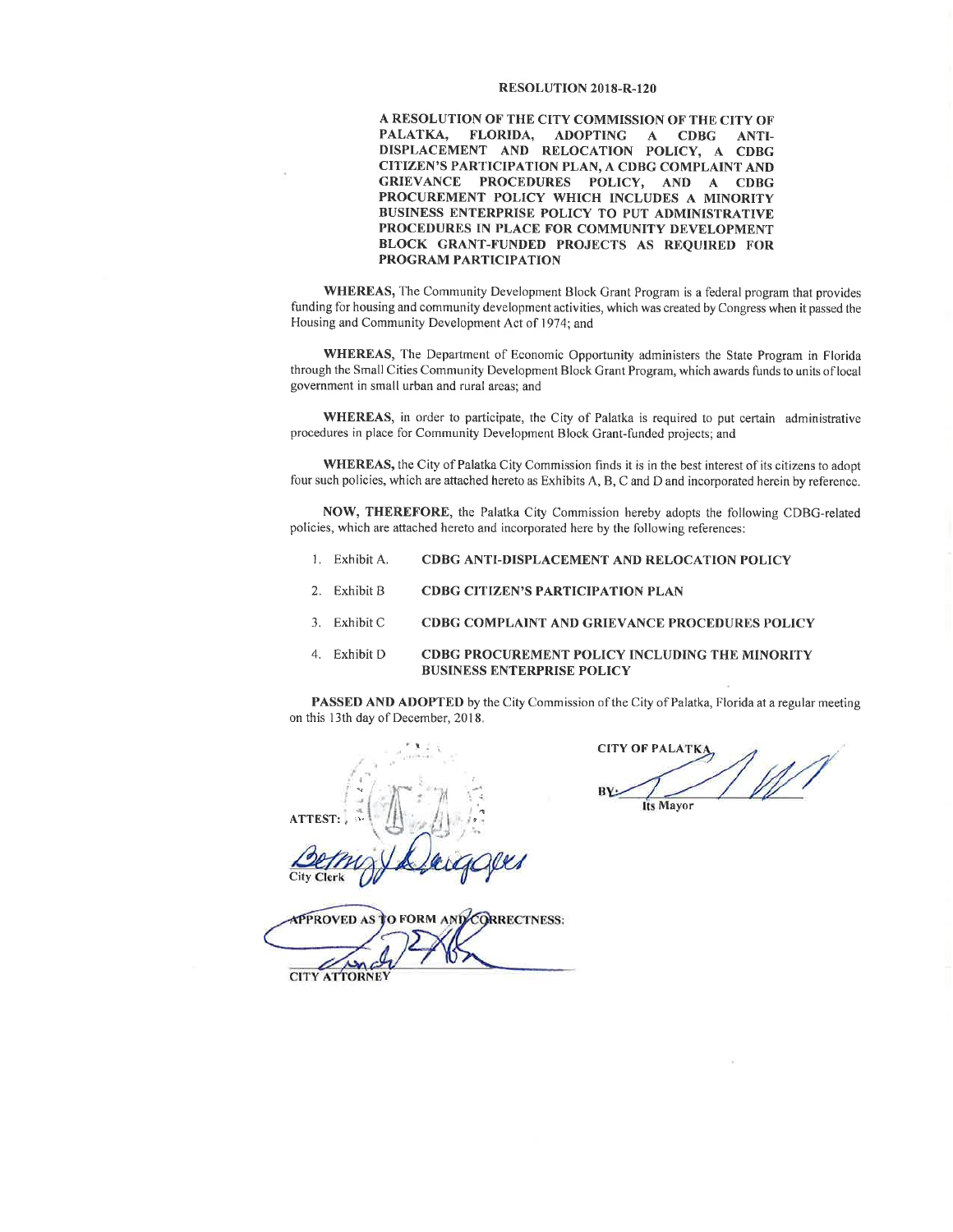**RESOLUTION NO.\_\_\_\_\_\_\_\_\_\_\_\_** 

**ANTI-DISPLACEMENT AND RELOCATION POLICY THE CITY OF PALATKA** 

REFERENCE: TENANT ASSISTANCE, RELOCATION AND REAL PROPERTY ACQUISITION PLANS.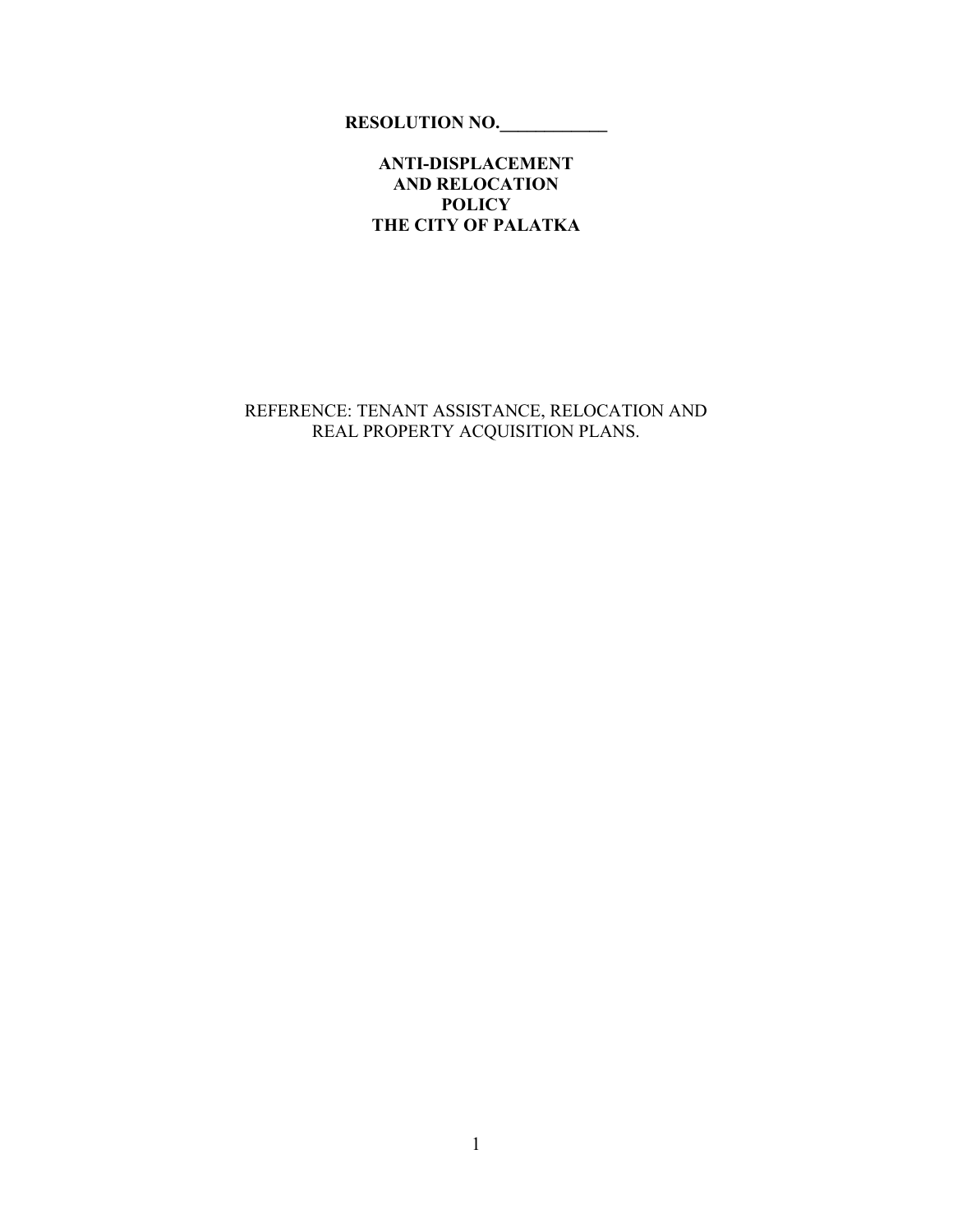### **TABLE OF CONTENTS**

- I. Displacement Avoidance Policy
- II. Definitions
	- a) Standard Condition
	- b) Substandard Condition Suitable for Rehabilitation

Displacement Policy and Procedures

- III. Permanent, Involuntary Displacement
	- a) Provisions for One-to One Replacement
	- b) Provisions for Relocation Assistant for Residential Displacement
	- c) Provisions for Non-Residential Relocation.
- IV. Temporary, Voluntary Displacement And Relocation.
- V. Permanent, Voluntary Displacement and Relocation.
- VI. Tenant Assistance Policy Federal Rental Rehabilitation Program.
- VII. Displacement of Homeowners.
- VIII. Appeals/Counseling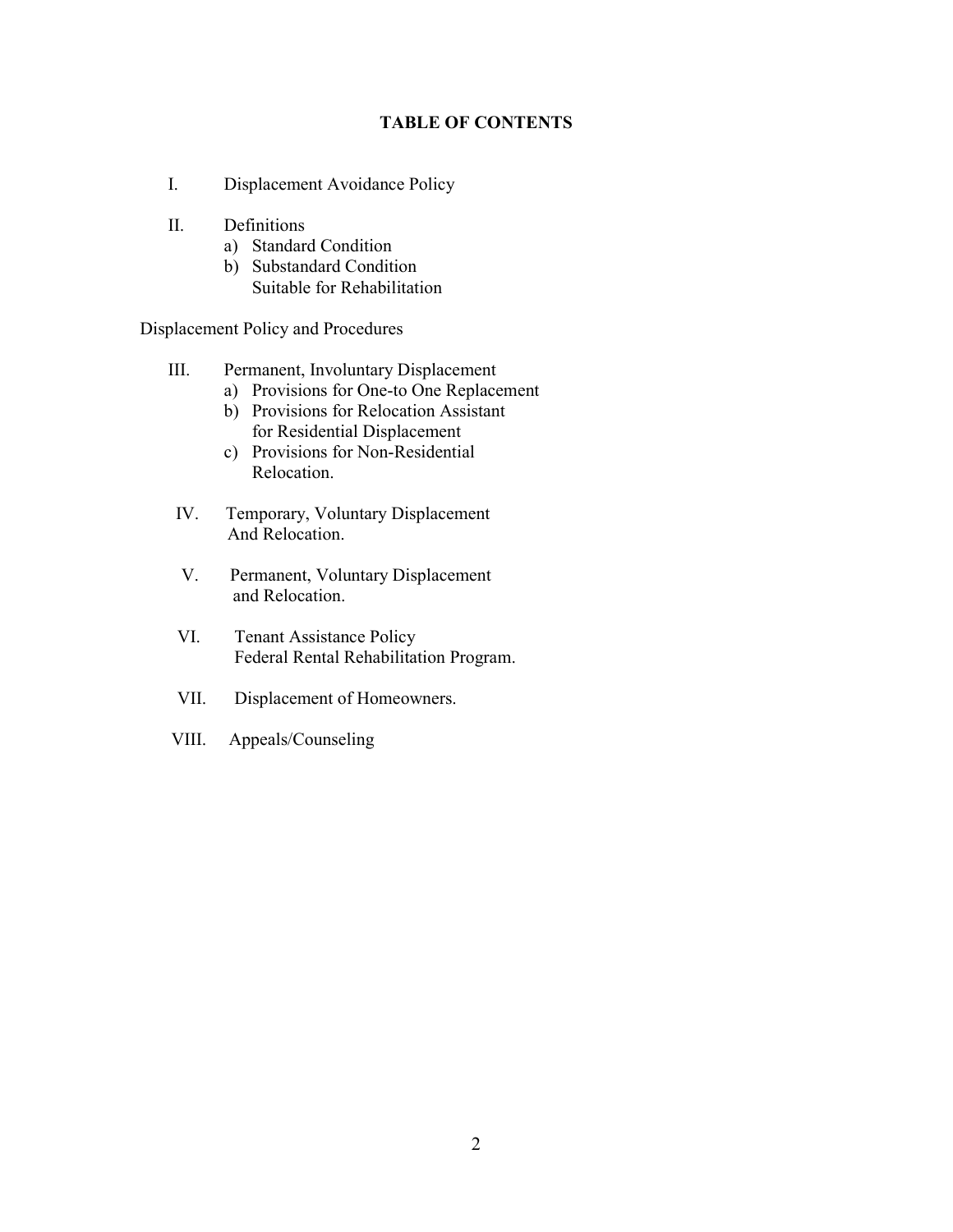### **THE CITY OF PALATKA TENANT ASSISTANCE, RELOCATION & REAL PROPERTY ACQUISITION PLAN**

### 1. Displacement Avoidance Policy:

 The City of Palatka is committed to a policy to make all reasonable efforts to ensure that activities undertaken through the use of Community Development Block Grant (CDBG) and/or other federal funding will not cause unnecessary displacement or relocation. Such federally funded programs will be administered in such a manner that careful consideration is given during the planning phase with regard to avoiding displacement. The City will also provide information to keep citizens involved in the process regarding pending land use changes, zoning and rezoning actions that threaten the preservation of residential areas. Involuntary displacement shall be reserved as a last resort action necessitated only when no other alternative is available and when the activity is determined necessary in order to carry out a specific goal or objective that is of benefit to the public. In this case, community development and housing programs will be planned in a manner which avoids displacement of households or business.

 However, "voluntary" displacement (temporary or permanent) may be necessary in order to achieve a benefit to a household or business (such as rehabilitation or replacement of the building). Such benefits shall be identified and requested by the displaced. Voluntary displacement may also occur when a property owner voluntarily offers his home or business property for sale to the City. In these cases, the seller may be required to waive rights as a condition of the sale of the property, and the Uniform Relocation Act provisions will govern actions of the City and/or its representative. 24 CFR Part 570 is a governing document on displacement and is incorporated by reference. 49 CFR Part 24 provides Uniform Relocation Act information and is incorporated by reference. As pertains to the City's tenant Assistance, Relocation and Real Property Acquisition Plan, the U.S. Department of Housing and Urban Development Handbook #1378, September 1990, shall be adopted in its entirety.

2. Definitions of "Standard" and "Non-Standard Suitable for Rehabilitation" Dwelling Unit Condition.

 In the absence of federal and state provided definitions, the following is provided to establish a frame of reference and context when dealing with matters of displacement and/or relocation as defined in 24 CFR Part 570 and 49 CFR Part 24.

### A. Standard Condition

 A dwelling unit is considered standard if it has no major defects or only slight defects which are correctible through the course of regular maintenance. It must be in total compliance with applicable City housing and occupancy codes; be structurally sound, watertight and in good repair; be adequate in size with respect to number of rooms and area of living space and contain the following:

1. A safe electrical wiring system adequate for lighting and other normal electrical devises.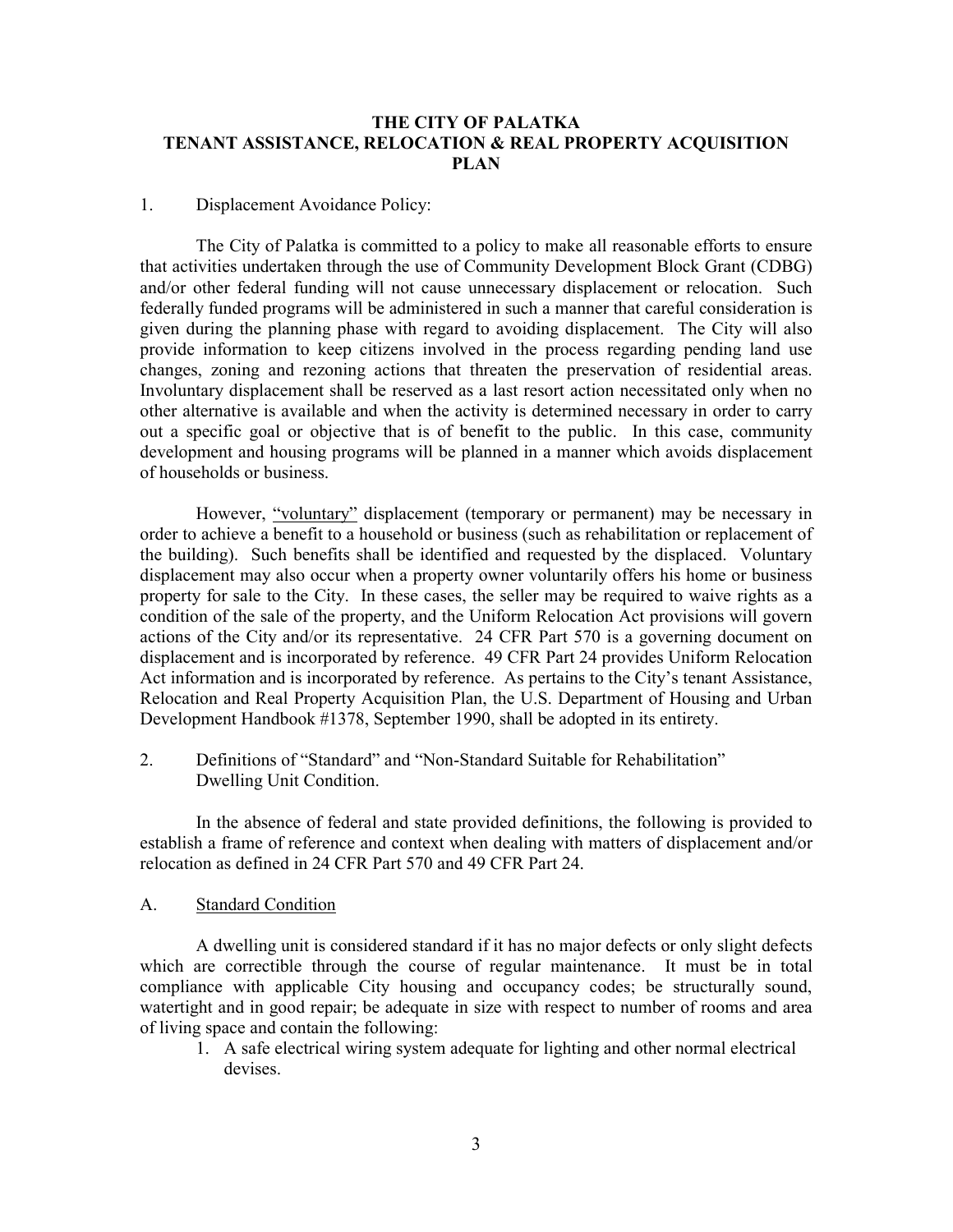- 2. A separate, well-lighted and ventilated bathroom that provides user privacy and contains a sink, commode, and bathtub or shower stall.
- 3. An appropriate, sanitary and approved source of hot and cold potable water.
- 4. An appropriate, sanitary and approved sewage drainage system.
- 5. A fully useable sink in the kitchen.
- 6. Adequate space and service connections for a refrigerator.
- 7. An unobstructed egress to a safe, open area at ground level; and
- 8. Be free of any barriers which would preclude ingress or egress if the occupant is handicapped.

Failure to meet any of these criteria automatically causes a dwelling to be considered "substandard".

### B. Substandard Condition Suitable for Rehabilitation

 A dwelling unit is considered substandard if it does not fully comply with the standard criteria, or has minor defects which require a certain amount of correction but can still provide safe and adequate shelter or has major defects requiring a great deal of correction and will be safe and adequate once repairs are made.

 To be suitable for rehabilitation, a trained housing specialist must carefully inspect the dwelling and prepare a work write-up of repairs necessary to bring it up to standard condition. A cost estimate of repairs will be prepared based on the needs identified in the work write-up.

 If these costs are equal to or less than 65% of the value of a comparable replacement unit as obtained from more than one licensed contractor, the dwelling will be considered suitable for rehabilitation. If the predicted cost exceeds 65%, the unit will be deemed unsuitable.

 This criteria is arbitrary, however, and the City Commission/Board of Adjustments may authorize deviations based on the unique aspects of each dwelling, owner, tenant, etc. on a case by case basis. Each deviation so approved must be thoroughly documented.

### Displacement Policy and Procedures

### III. Permanent, Involuntary Displacement

 The City will provide reasonable relocation assistance to persons (families, individuals, businesses, nonprofit organizations, displaced (moved permanently and involuntarily) as a result of the use of CDBG/federal assistance to acquire or substantially rehabilitate property). Assistance to displaced persons may include: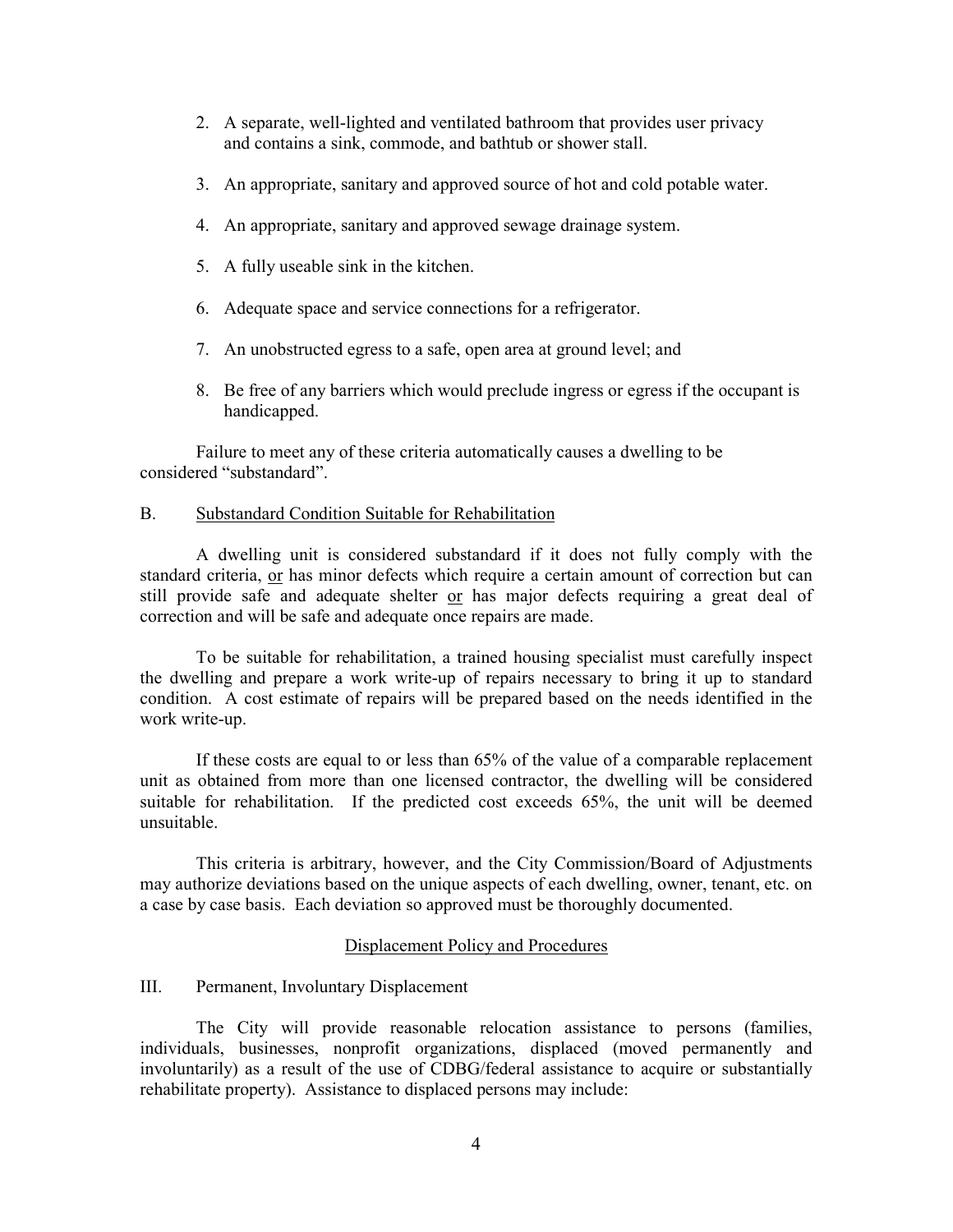- a) Payment for actual moving and relocation expenses documented by receipts and/or vouchers from service providers and utility companies. The documents shall be submitted prior to the disbursement of payment.
- b) Advisory services necessary to help in relocating.
- c) Financial assistance sufficient to enable the displaced person to lease and occupy a suitable, decent, safe and sanitary replacement dwelling where the cost of rent and utilities does not exceed 30 percent of the household gross income of a family earning 80 percent of the median income for the jurisdiction.

## A. Provisions for One-on-One Replacement

 The City will replace all occupied and vacant occupiable low/moderate income dwelling units demolished or converted to use other than a low/moderate income housing as a direct result of activities assisted with funds provided under the Housing and Community Development Act of 1974, as amended, and as described in 24 CFR Part 570. Replacement low/moderate income units may include public housing or existing housing receiving Section 8 project based-assistance.

 All replacement housing will be provided within two years of the commencement of the demolition rehabilitation relating to conversion and will meet the following requirements:

- 1. The units will be located within the City.
- 2. The units will meet all applicable City housing, building, and zoning ordinances and will be in standard, or better, condition.
- 3. The units will be designed to remain low/moderate income dwelling units for at least 10 years from the date of initial occupancy (applies to initial tenant only).
- 4. The unit will be sufficient in size and number (functionally equivalent) to house at least the number of occupants who could have been housed in the units that are demolished or converted.

 Before obligating or expanding CDBG/federal funds that will directly result in such demolition or conversion, the local government will make public and submit to the Florida Department of Economic Opportunity and/or the U.S. Department of Housing and Urban Development the following information in writing.

- 1. A description of the proposed assisted activity.
- 2. The general location on an area map including approximate number of of dwelling units by size (number of bedrooms) that will be demolished or converted to a use other than low/moderate income dwelling units.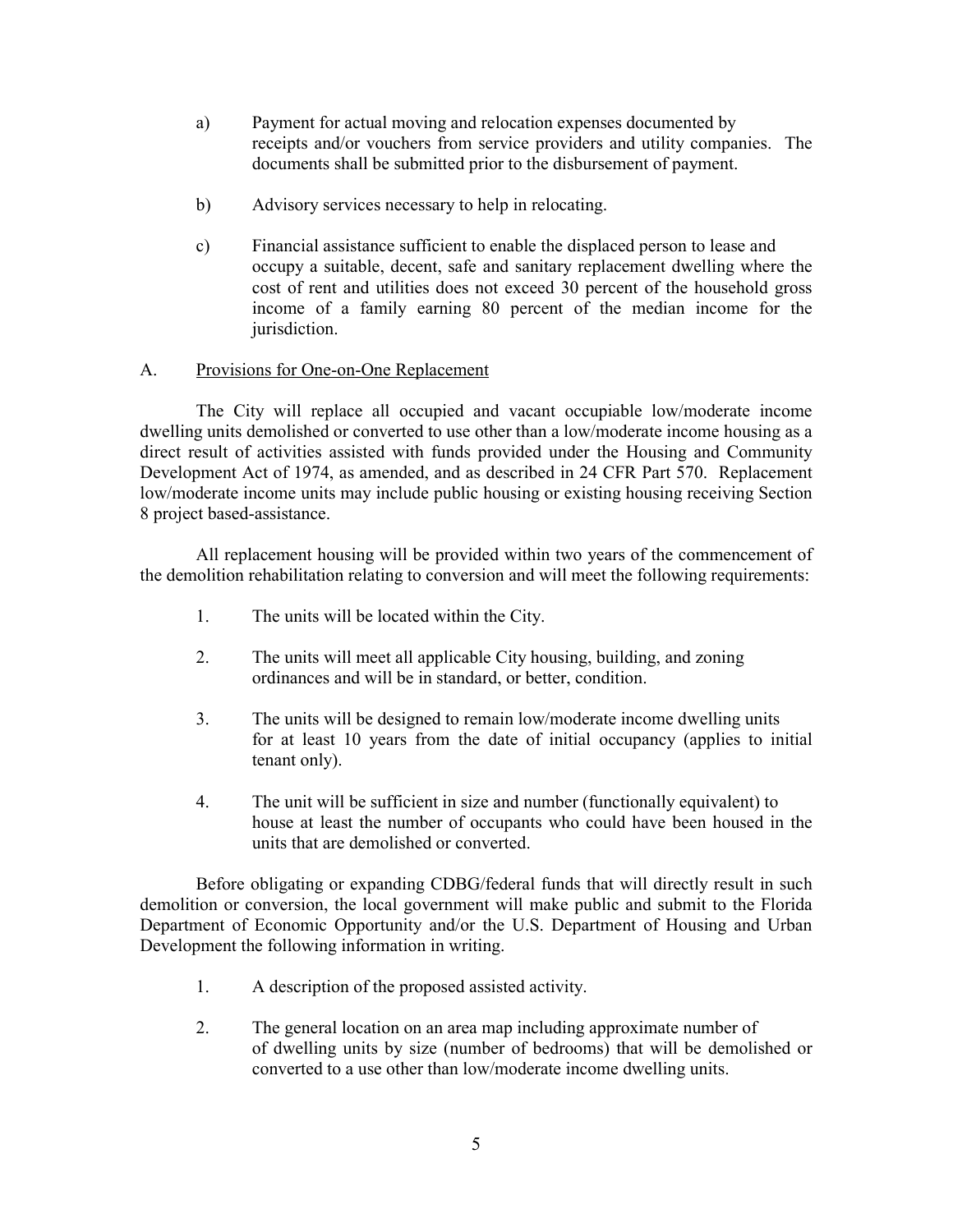- 3. A time schedule for commencement and completion of the demolition or conversion.
- 4. The general location on a service area map and approximate number of dwelling units by size (number of bedrooms) that will be provided as replacement units.
- 5. Identification of the source of funding at the time of submittal and the time frame, location and source for the replacement units.
- 6. The basis for concluding that each replacement dwelling unit will be designed to remain a low/moderate income dwelling unit for at least 10 years from the date of initial occupancy.
- 7. Information demonstrating that any proposed replacement of a unit with a smaller unit is consistent with the housing needs of LMI persons in the jurisdiction.

## B. Provisions for Relocation Assistance for Residential Displacement

 The City will provide relocation assistance, as described in 24 CFR Part 570, to each low/moderate income household involuntarily displaced by the demolition of housing or by the conversion of a low/moderate income dwelling to another use as a direct result of CDBG/federally assisted activities. Persons that are relocated are entitled to:

- 1. A choice between actual reasonable moving expenses or a fixed expense and dislocation allowance.
- 2. Advisory services.
- 3. Reimbursement for reasonable and necessary security deposits and credit checks.
- 4. Interim living costs, and
- 5. Replacement housing assistance which may include a Section 8 housing voucher/certificate and referral to assisted units; cash rental assistance to reduce the rent and utility cost or lump sum payment equal to the present value or rental assistance installments to be used toward purchasing an interest in a housing cooperative or mutual housing association for a period up to 60 months (5 years).

## C. Provisions for Non-Residential Relocation

 Businesses, non-profit organizations, etc., shall not be relocated unless the move is voluntary, essential to the project from the public view, and the owner waives his/her rights under the Uniform Act except for the following relocation assistance:

1. Actual moving and reasonable re-establishment expenses not less than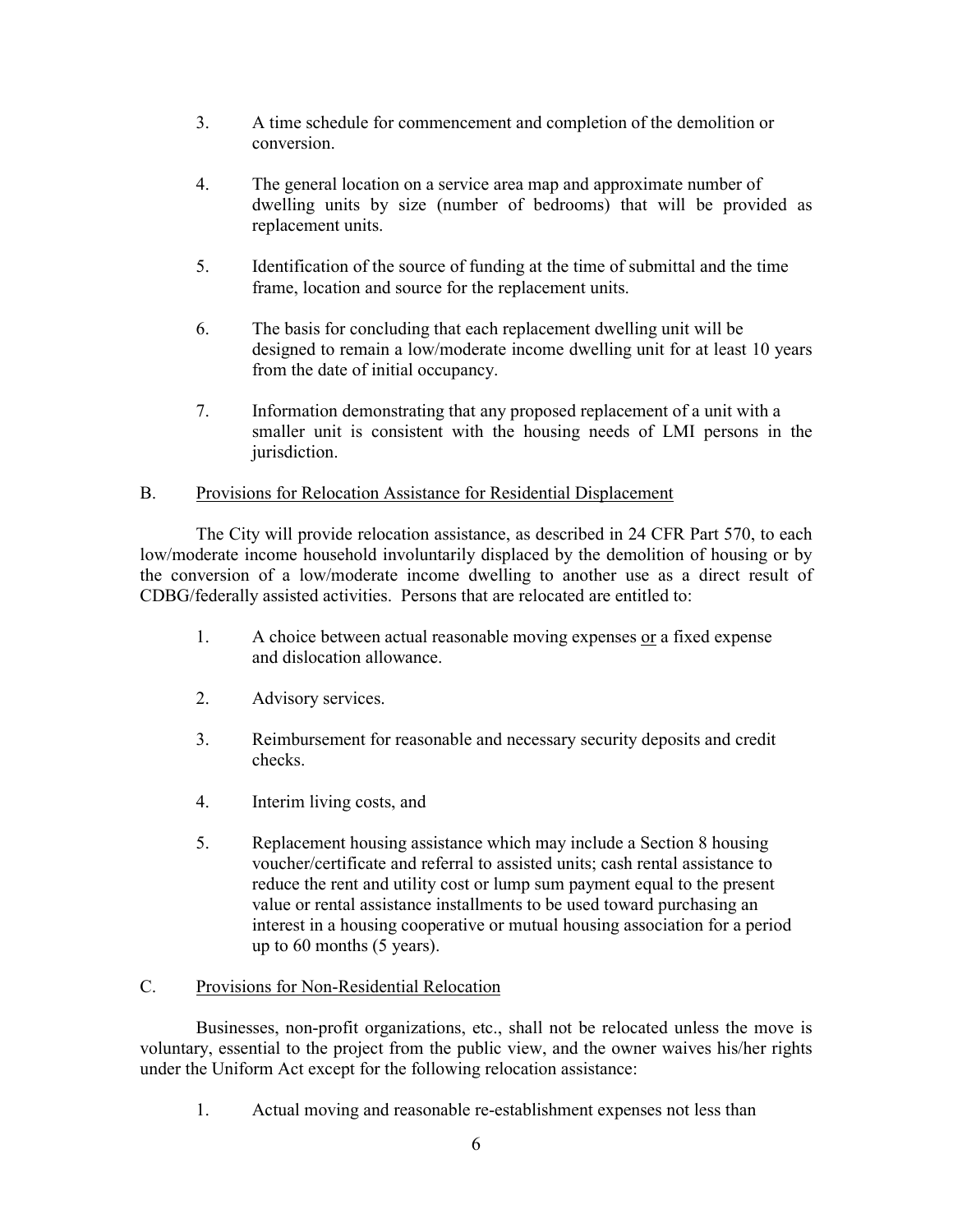\$1,000 nor more than \$20,000 equal to prorated share for a period of interruption of operations of the average annual net earnings. Average annual net earnings before taxes during the two taxable years immediately prior to the taxable year it was displaced.

2. No other benefits will be provided and a signed waiver acknowledging that fact will be required.

## IV. Temporary, Voluntary Displacement and Relocation

- A. Persons occupying housing which is to be rehabilitated using CDBG/federal funds must voluntarily agree to inclusion in the program and shall vacate the housing at the direction of the City (or its designated agency), in order to facilitate the safe, timely and economical rehabilitation process.
- B. A moving allowance of \$300 will be provided each family unit so displaced. This allowance will be provided in two payments of \$150 each on move out and move back in.
- C. The City may provide a safe, decent and sanitary housing unit for use as temporary relocation housing. The unit shall be available free of charge to temporarily displaced households for the time period authorized by the City's designated agency, generally for the period of rehabilitation construction. Households who occupy the unit shall have a \$75 refundable deposit withheld from their initial moving allowance payment. This deposit shall be refunded in full immediately after the relocation unit is vacated in a clean and undamaged condition. The deposited refunded shall be denied in full or in part for payment of damages to the owner/lessee due to the occupants (a) failure to properly clean or maintain the unit, (b) physical damage to the unit, (c) loss of keys to the unit, (d) need for any special condition such as fumigation. A \$25 per day penalty may also be assessed for the household's failure to do so by the City's designated agency.
- D. A storage allowance of up to \$150 will be provided each family unit displaced if Storage is necessary and essential to the move.
- E. Insurance cost of up to \$100 for the replacement value of the household property in connection with the move will be provided each family unit displaced if storage is necessary and essential to the move.

### V. Permanent, Voluntary Displacement and Relocation

 If it is determined by the City that occupants of a dwelling should be permanently relocated, and the occupant's voluntary consent, the government will assist in the relocation to a decent, safe and sanitary dwelling unit. Benefits, if provided, will be limited to increases in monthly housing costs incurred by the occupant in an amount equal to the lesser of 60 times the increase or 30 percent of the person's annual income. 24 CFR Part 570 must be consulted to determine specific limitations.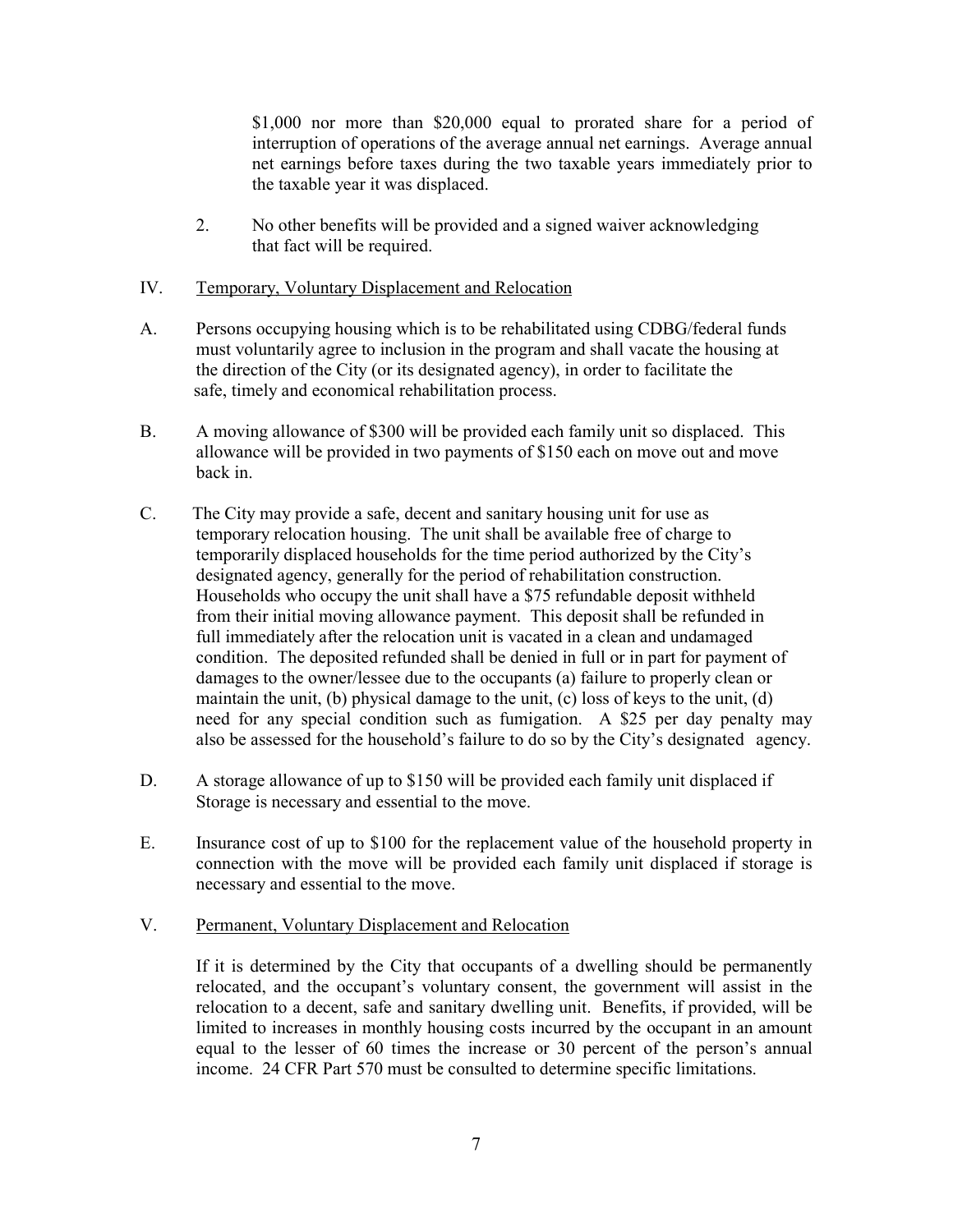## VI. Tenant Assistance Policy/federal Rental Rehabilitation Program.

- A. It is not the local government's policy to displace families in rental units. Participating landlords will be required to warrant that the proposed rehabilitation will not cause any tenant to be permanently displaced unless the owner will be able to relocate the tenant displaced in accordance with HUD relocation criteria. Rental Rehabilitation funds will not be used to rehabilitate the structures if the rehabilitation will cause the permanent displacement of LMI families.
- B. If it becomes necessary for an owner to temporarily move a tenant from a unit as a direct result of rehabilitation assisted through rental rehabilitation funds, the owners will assure that the tenant is offered a decent, safe and sanitary dwelling unit at an affordable rate as described on the applicable regulations. No tenant will be considered displaced if the owner has offered the tenant a decent, safe, sanitary and affordable unit and the tenant declined the offer.
- C. Should temporary displacement becomes necessary for a LMI family as a result of the rental rehabilitation assistance, the owner will assure that tenants are provided necessary financial assistance, information, counseling, referrals and housing location options regarding Federal Housing Ordinance and other relocation services as needed without regard to race, color, religion, sex, familial status, age, handicap or national origin, so as to enable the family to obtain decent, safe, and sanitary housing at an affordable rate.
- D. The Housing Authority at The City of Palatka shall provide federal preferences to any qualified LMI family subject to relocation. Where Section 8 Housing vouchers are available, such preferences will apply.
- E. Where required compensation to obtain replacement housing shall not exceed \$3,000 threshold. Should such projected compensation to the tenant exceed this threshold, consideration shall be given to not performing the demolition rehabilitation which would cause displacement.

## VII. Displacement of Homeowners

 When rehabilitation of the dwelling is not feasible of cost effective, demolition of house with CDBG/federal funds may be considered, only as a voluntary action by the homeowner.

 Although homeowners have a right to assistance as previously discussed, CDBG/federal funds available for relocation assistance are limited. Therefore, financial assistance shall not exceed that described in accordance with 49 CFR 24.401, and the regulations under U.S. HUD Handbook 1378.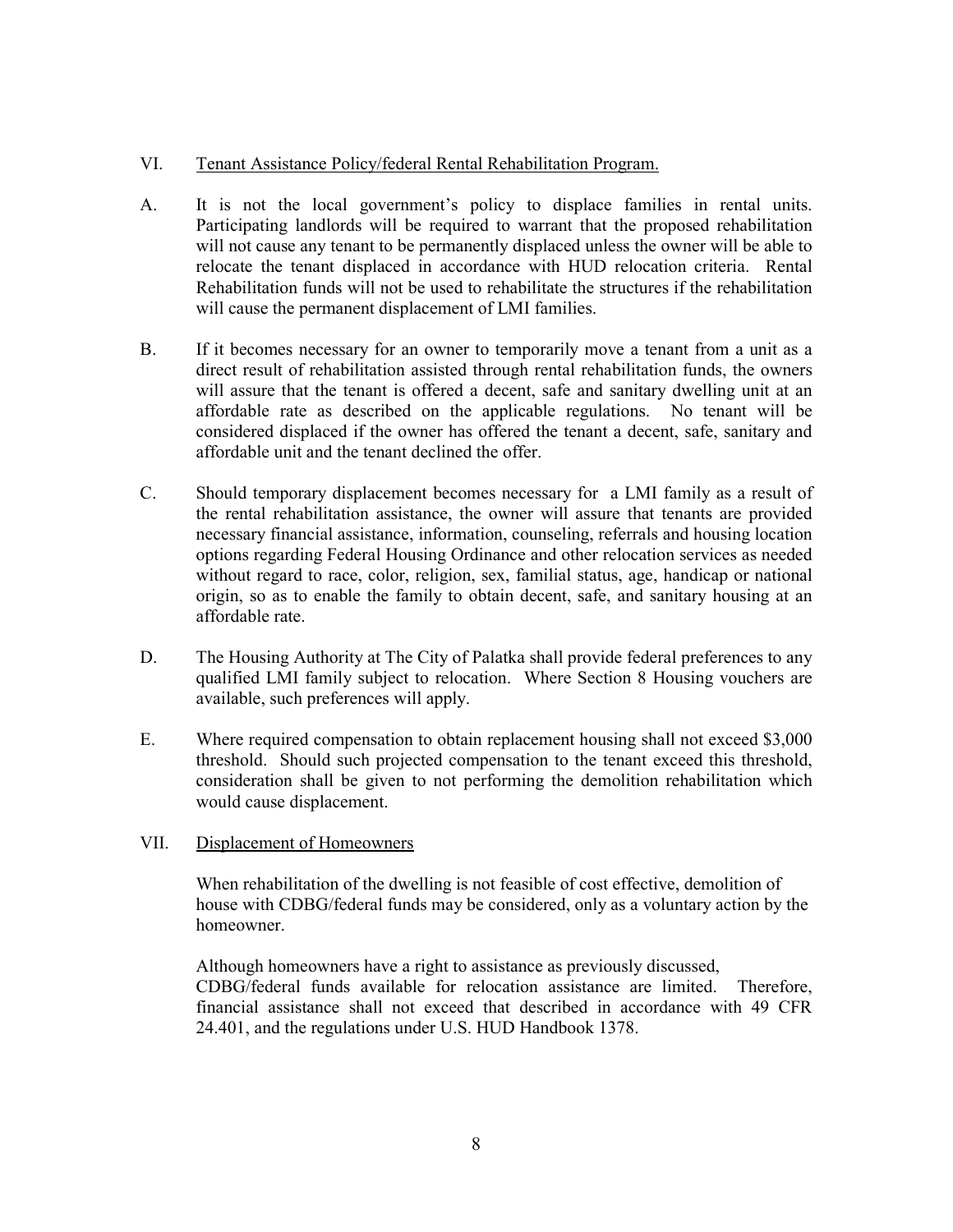### VIII. Appeals/Counseling

- A. If a claim for assistance is denied by the City, the claimant may appeal where applicable to either the State of Florida or U.S. Department of Housing and Urban Development, and their decision shall be final unless a court determines the decision was arbitrary and capricious.
- B. Counseling will be provided to displacements in the area of households finance, fair housing rights, real estate transactions, and locating and evaluating replacement housing options. Counseling shall be provided by the City or its designated agency.

To permanently displaced households to ensure that:

- 1. No person is discriminated against based upon age, race, color, religion, sex, handicap, familial status, national origin, genetics or presence of children in the households
- 2. Displaces receive information concerning the full range of housing opportunities within the local housing market.

**DULY PASSED AND ADOPTED** by the City Commission of the City of Palatka, Florida at a regular meeting on this \_\_\_\_\_ day of \_\_\_\_\_\_\_\_\_\_\_\_\_\_\_\_\_, 2018.

 , Mayor Palatka City Commission

\_\_\_\_\_\_\_\_\_\_\_\_\_\_\_\_\_\_\_\_\_\_\_\_\_\_\_\_\_\_

\_\_\_\_\_\_\_\_\_\_\_\_\_\_\_\_\_\_\_\_\_\_\_\_\_\_\_\_\_\_

# **ATTESTED:**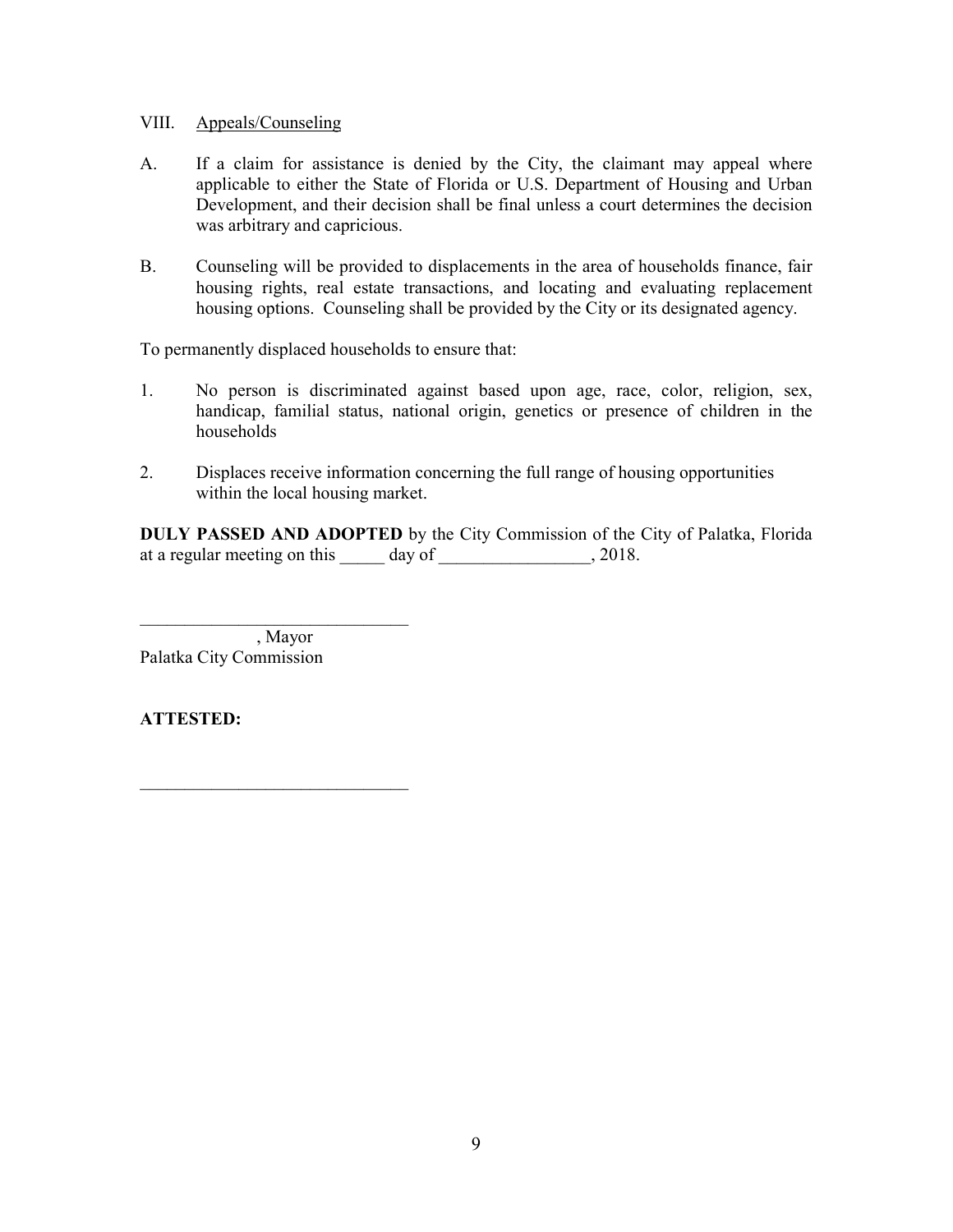### THE CITY OF PALATKA, FLORIDA COMMUNITY DEVELOPMENT BLOCK GRANT PROGRAM CITIZENS PARTICIPATION PLAN

In keeping with the provisions of the Housing and Community Development Act of 1974 as amended, 24 CFR 570.431 and Department of Economic Opportunity (DEO) Rule 73C-23, the City of Palatka, Florida hereby establishes a Citizen Participation Plan.

### I. OVERALL GOAL

The purpose of this plan is to provide the citizens of the City of Palatka with an adequate opportunity for meaningful involvement on a continuing basis and for participation in the planning, development, implementation, and assessment of the City of Palatka's Community Development Block Grant Program.

### II. OBJECTIVES

- A. To increase interchange of information between CDBG Staff and the local citizens concerning community development and related concerns.
- B. To heighten public awareness as to the purpose and function of the CDBG Program and the types of assistance available, especially among low/moderate income residents of CDBG target areas.
- C. To increase community participation in program planning and implementation and thereby create local support for CDBG goals.
- D. To allow affected or potentially affected citizens to directly assist in shaping and guiding the program's impact upon their neighborhood as well as the community at large.

## III. CONSISTENCY

 This Citizen Participation Plan is consistent with the requirements Section 508 of the Housing and Community Development Act of 1987 which amends Section 104(a) of the Housing and Community Development Act of 1974, 24 CFR 570.4312 and DEO Rule 73C-23. This Plan supersedes all other Citizen Participation Plans utilized by the City of Palatka, Florida. This Plan sets forth the procedures for Citizen Participation that shall be utilized during each stage of the Community Development Block Grant process and upon its adoption by the City of Palatka City Commission shall remain in effect until otherwise amended.

### IV. OVERVIEW

- A. Citizen participation is a vital element in the preparation of a method by which community involvement will be solicited and maintained throughout the entire Community Development Block Grant process. The City of Palatka, Florida shall strive to ensure such participation by utilizing the public hearing process and by appointing a Citizens Advisory Committee.
- B. It shall be the policy of the City of Palatka that the effectiveness of citizen participation in the planning, development, implementation, and assessment of the Community Development Block Grant process be analyzed during the public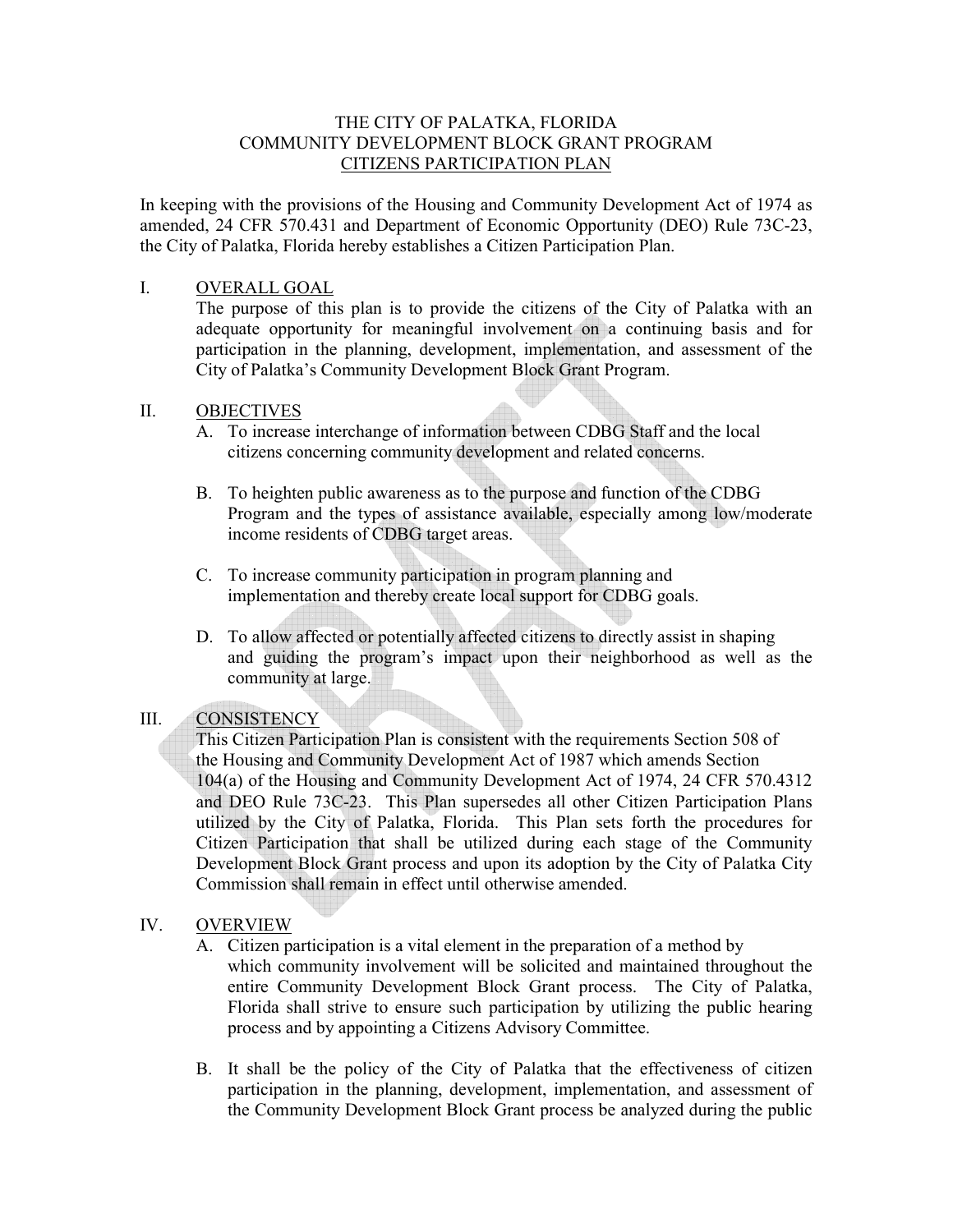hearings and other called meetings and amendments to the Plan made when necessary.

V. CITIZEN PARTICIPATION TECHNICAL REQUIREMENTS

Since the purpose of this plan is to provide the citizens of the City of Palatka, Florida with an adequate opportunity for meaningful involvement in the planning, implementation, and evaluation of the City's Community Development Block Grant process, it shall be the City's policy to solicit, and respond in a timely manner to, the views and proposals of all citizens, particularly low and moderate income persons, members of minority groups, and residents of blighted areas where the potential exists for the undertaking of CDBG eligible activities. Upon adoption of this Plan, the following technical requirements shall govern this process:

- A. Public Hearings
	- 1. To ensure adequate notice of public hearings, all notices shall be printed in the non-legal section of the (local newspaper) no less than five (5) days and no more than twenty (20) days prior to each public hearing held at any stage of the Community Development Block Grant process.
	- 2. When deemed appropriate, the City may also post notices of such hearings in not less than two public places. The posting of notices may only supplement publication of public hearing notices. A news article located in a conspicuous place in the newspaper may be considered as sufficient printed notice to fulfill this requirement. The City may also utilize additional means (personal contact, radio, etc.) to the maximum extent possible to reach target groups identified above when this is necessary. A minimum of two public hearings will be held before the City of Palatka City Commission to provide the greatest access for citizen participation in developing CDBG applications.
	- 3. Because of the size of the City, and the centrality of the City Hall, this requirement will generally be satisfied by holding the hearings at the City of Palatka City Hall.
	- 4. The City of Palatka has a known concentration of non-English speaking residents; therefore the services of a translator will be obtained in the event a significant number of residents of a target area do not speak English and request such services. Notices shall include information concerning the handicapped.
- B. Citizens Advisory Task Force
	- 1. The City shall establish a Citizens Advisory Task Force for all CDBG projects other than economic development projects, which shall consist of no less than five (5), not more than eight (8) members appointed by the City of Palatka City Commission in a manner, which will ensure substantial representation of low and moderate income persons and minorities. Committee members shall serve two (2) year terms.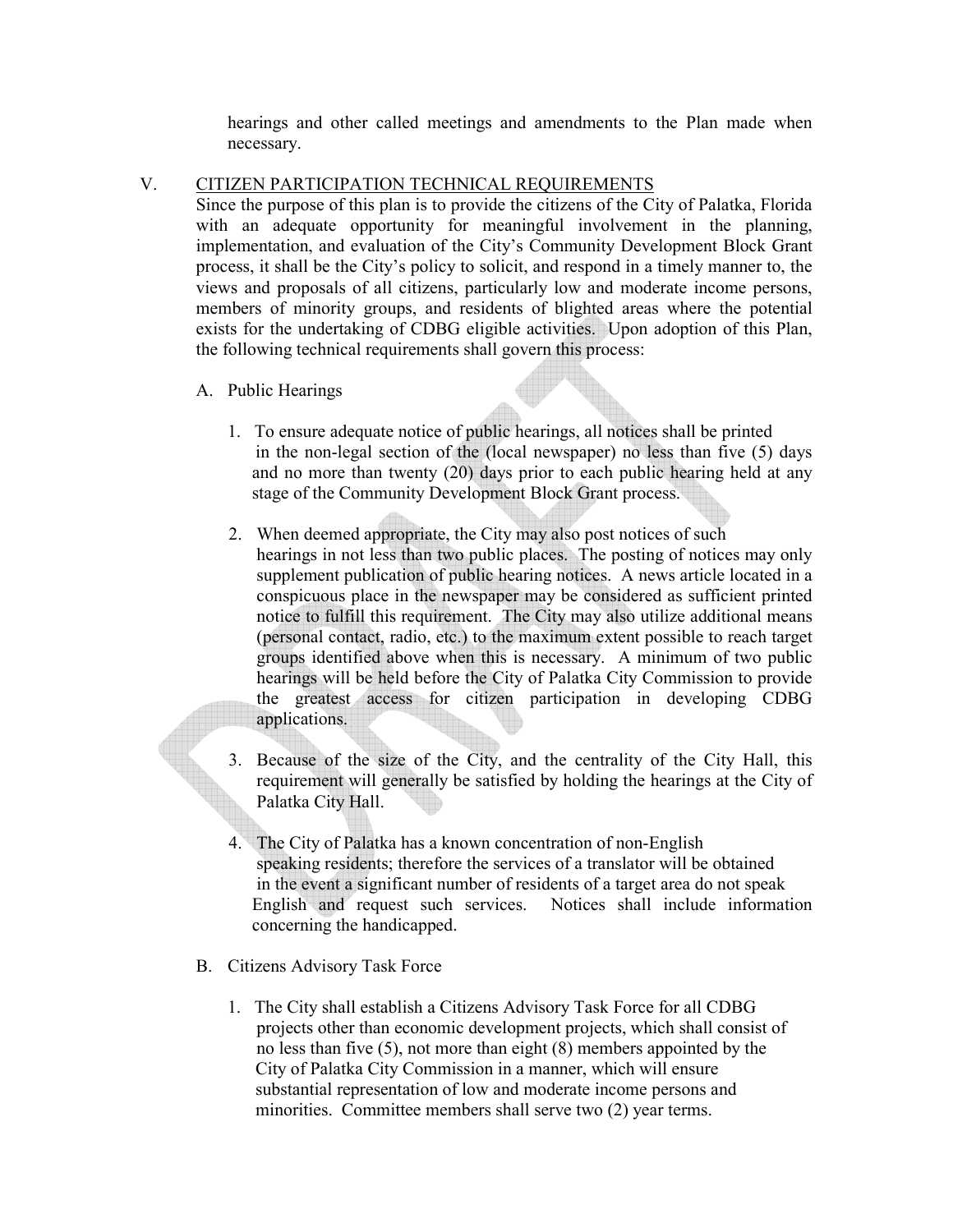- 2. The Citizens Advisory Task Force shall serve as a focal point or liaison between the City and its constituents in regard to CDBG project development and implementation. The Committee shall have the following duties and responsibilities:
	- a. Disseminate information concerning eligible activities, proposed projects, and the status of current projects.
	- b. Coordinate various groups which choose to participate in the implementation of community development activities.
	- c. Review written comments assessing the implementation of the CDBG program.
	- d. Monitor the overall implementation of the CDBG program and review program status with administrative personnel on a quarterly basis or more frequently if deemed necessary.
	- e. Monitor the overall implementation of the CDBG program and review program status with administrative personnel on a quarterly basis or more frequently if deemed necessary.
	- f. Monitor the citizen participation process and propose such amendments as may be necessary to this Participation Plan.
- 3. The Citizen Advisory Task Force shall be a tool through which program progress can be analyzed and proposed amendments discussed, if applicable.
- C. Access to Records
	- 1. The City of Palatka shall maintain a complete project file on its Community Development Block Grant program(s) which shall be available for public inspection during regular office hours in the City Clerk's office. This file shall include but not be limited to the following:
		- a. Citizens Participation Plan
		- b. Community Development Plan
		- c. Community Development Block Grant Application
		- d. Program Amendments
		- e. Environmental Review Record
		- f. Financial Status
		- g. Fair Housing Ordinance
		- h. Equal Opportunity Requirements
		- i. Policies and Procedures Governing Beneficiary Eligibility
		- j. Performance Assessment Report
		- k. Written Comments and City's Response
	- 2. Generally, the project file is available for review by any citizen or group; however, in no case will disclosure be made of any program participant's financial status.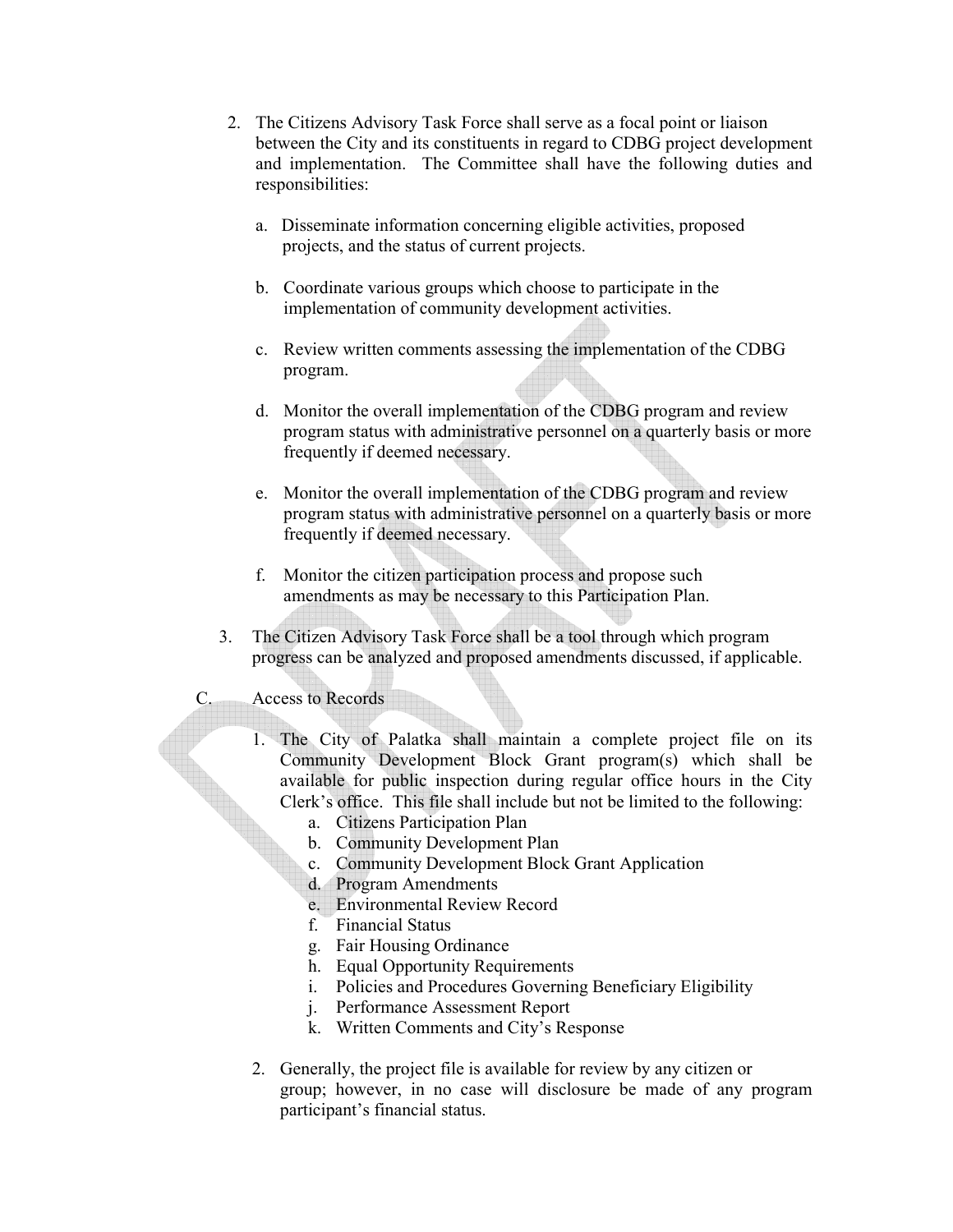### D. Technical Assistance

 The program staff shall provide technical assistance to citizens' committees and groups and interested persons in the citizen participation process. This technical assistance shall focus on increasing public access to participating in the Community Development Block Grant decision making process through the Citizens Advisory Committee, and ensuring that this participation is meaningful. Technical assistance will also be utilized to foster an understanding of program requirements; i.e., equal opportunity, relocation, environmental policies, beneficiary eligibility, etc.

### E. Grievances

- 1. All grievances regarding individual decisions made as a part of the implementation of the Community Development Block Grant program shall be submitted, in writing to the Program Administrator. If a person feels that his/her complaint has not been sufficiently addressed by the Program Administrator's response, an appeal may be made to the Citizens Advisory Task Force.
- 2. If a response satisfactorily to the aggrieved is not issued by the Committee, an appeal may be made to the City of Palatka City Commission. At any point, the aggrieved may register a written complaint with the Florida Department of Economic Opportunity, 107 East Madison Street, MSC-400 Tallahassee, Florida 32399-6508. All written complaints registered at the local level shall have a written response from the Administrator, Committee, or the City Commission within fifteen (15) days of the lodging of said complaint. A file of all grievances and responses shall be maintained and available for public inspection. In the event the aggrieved has exhausted all appeals without a decision satisfactory to himself/herself, he/she may pursue other legal channels in an attempt to achieve satisfaction.

## F. Amendment

The amendment of this Plan shall follow all citizen participation requirements delineated in the Section Post Approval Requirements and applicable technical provisions. Such amendments shall require adoption by the City of Palatka City Commission prior to becoming effective.

G. Authority

No part of this participation Plan shall be construed to restrict the responsibility and authority of the elected officials of the City of Palatka, Florida, in the development and implementation of any Community Development Block Grant program. Rather it is a vehicle through which the elected officials of the City of Palatka can assure citizen input prior to their decision making process.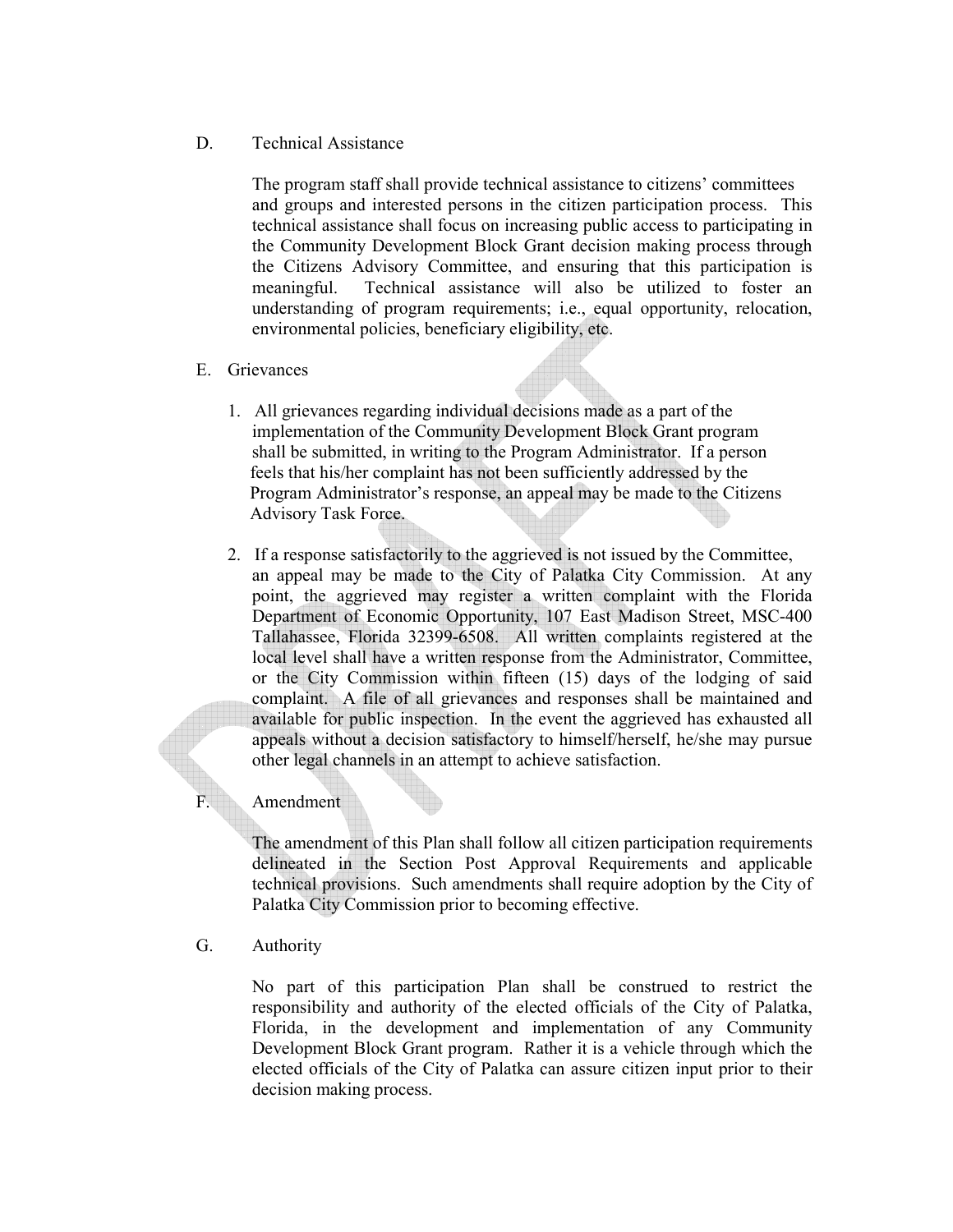## CITIZEN PARTCIPATION IN EACH STAGE OF THE CDBG PROGRAM

## I. Application Stage

The objective of citizen participation at this stage is to provide meaningful community-wide citizen input into the decision making process during the consideration of priorities and of options associated with the development and submission of the application. The following requirements will be met during the application stage and certified to in the body of the application:

- A. Review of the Citizen Participation Plan
- B. Presentation of the City's Community Development Plan.

Title I of the Housing and Community Development Act of 1974, as revised, has as its primary objective, the development of viable urban communities by providing decent housing, suitable living environment, and expanding economic opportunities, principally for persons of low and moderate incomes. Consistent with these objectives, the City of Palatka will develop a Community Development Plan that identifies the community development and housing needs and specifies both short and long term community development objectives to meet the established needs.

C. Public Hearings

A minimum of two (2) public hearings will be held before the City of Palatka City Commission during this stage. The purpose of the first public hearing is to access community needs and problems in an effort to determine the most pressing needs of the community and to solicit citizen input as to the ranking of said needs. The purpose of the second hearing is to present for public comment and review the program of activities that the City has selected for the application as best suited to meet these needs. The City may determine that more than two (2) public hearings during the application stage are desirable and thus hold extra hearings. All such hearings shall be governed by the requirements as set forth herein. The following information will be presented to the public at each public hearing during this stage:

- 1. The range of activities that may be undertaken with CDBG funds, the kinds of activities previously funded; if any, and the progress made with respect to those activities.
- 2. An overview of the CDBG program to include analysis of DEO rating process and discussion of applicable grant ceilings.
- 3. Discussion of the competitive nature of the CDBG process and the likelihood that more applications will be submitted to DEO than can be funded.
- 4. The process to be followed in soliciting and responding to the views and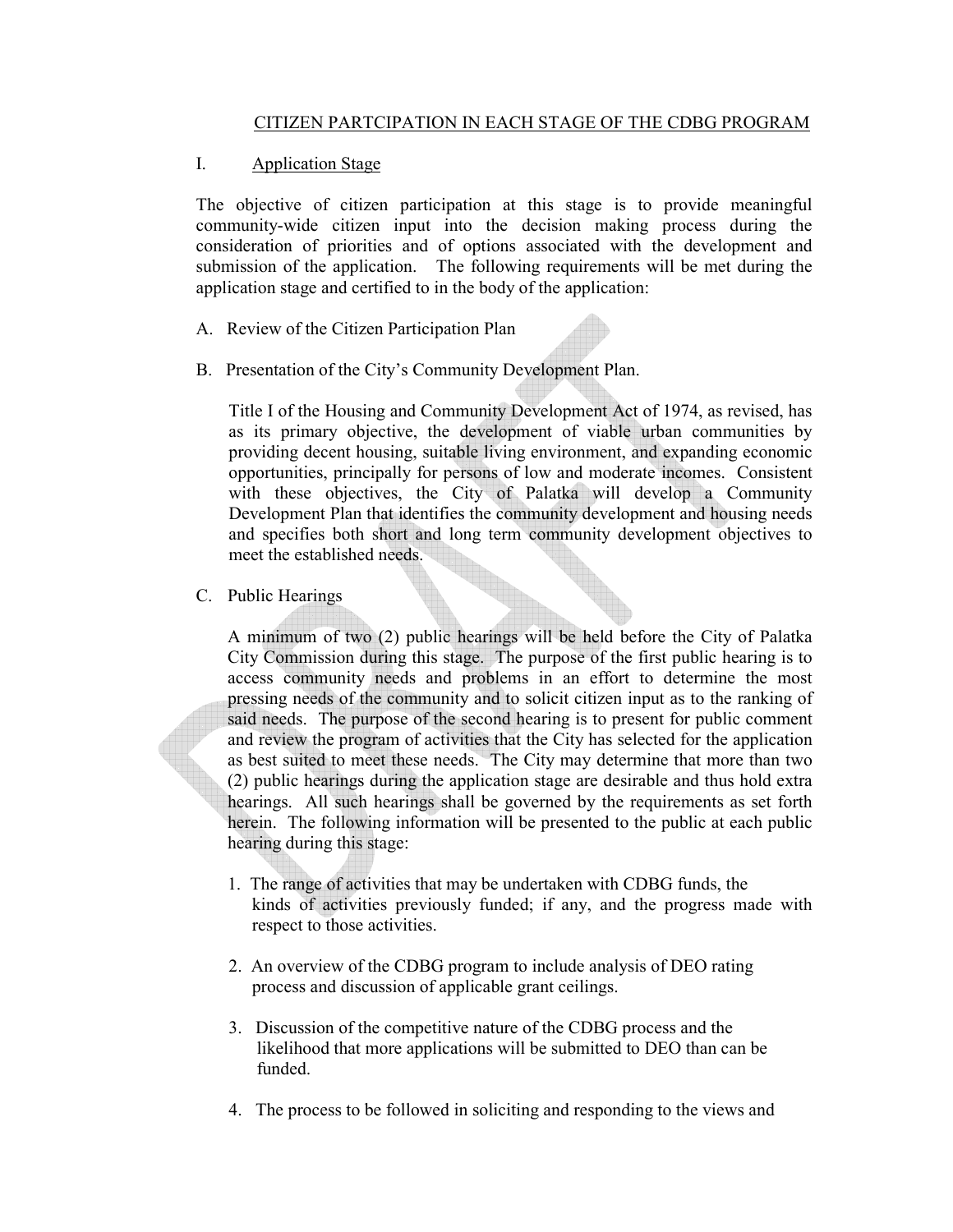proposals of citizens in a timely manner.

5. Discussion of the role of the Citizen Advisory Task Force.

# II. POST APPROVAL STAGE

- A. The City shall assure continuing citizen participation throughout the life of the Community Development Block Grant program, particularly when considering amendments to the program. The City shall conduct at least one (1) public hearing, in accordance with the requirements of such hearings, during the grant amendment process.
- B. The involvement of citizens in the amendment process is felt to be essential. To ensure adequate citizen participation during the conduct of the program, the following requirements for amendments will be met:
	- 1. A minimum of one (1) public hearing will be held prior to the submission of any amendment that involves the reduction of beneficiaries and require formal approval by DEO according to the provisions of this Plan.
	- 2. Citizens will be involved in amendments not requiring formal DEO approval, budget revisions, and local changes in the CDBG Program. Such changes will be presented for review to the Citizen's Advisory Committee in a meeting of such Committee which shall be open to the public.
	- 3. The City shall attempt to involve citizens residing in the target area(s) affected by any amendment or revision in the development of such amendment or revision. This shall be accomplished through the dissemination of information on such program changes to the affected residents.

# IV. ASSESSMENT OF PERFORMANCE

Citizens of the City of Palatka will be provided opportunities to comment on the implementation of the City's CDBG program and to assess the performance of the City in meeting its community development goals and objectives. Continual community assessment of the effectiveness of the program is considered essential to the success of a CDBG program. In order to ensure this involvement, the City will utilize the following approaches:

- 1. The Citizen Advisory Task Force, established in accordance with this Plan, will function as the focal point of the evaluation and assessment process. This group will continually provide the City and its staff with feedback on the effectiveness of the program and suggest changes, if applicable.
- 2. The public hearing process will be used to ensure community-wide participation in the evaluation of the program.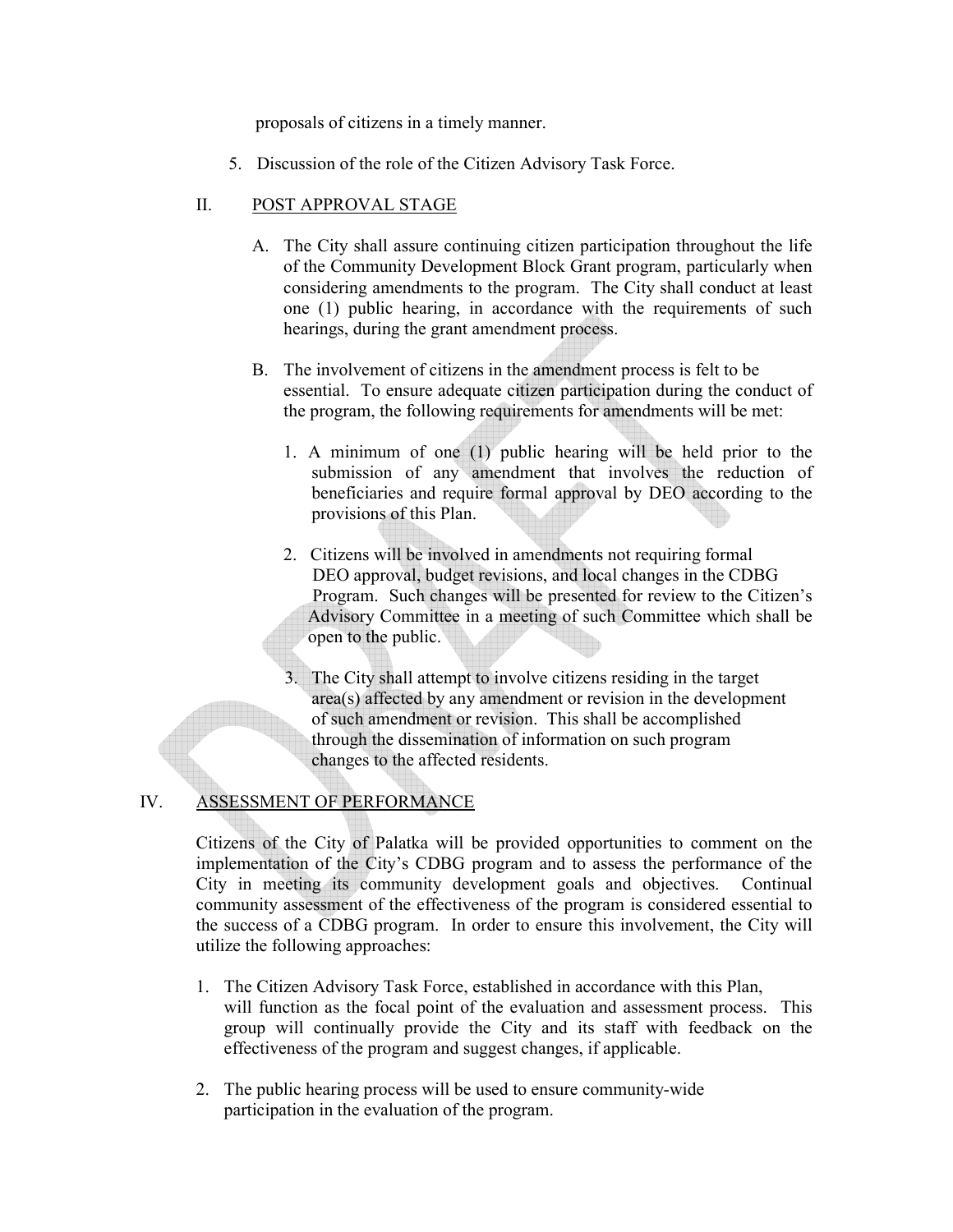3. Written comments on the program will be received at any time during the life of the program. All written comments will be presented to the Citizen Advisory Task Force for their review and responses by the appropriate party within fifteen (15) days.

### VI. CITIZEN COMMENT TO DEO

Persons may comment to DEO at any time concerning the City of Palatka's failure to comply with the citizen participation requirements as set forth in this Plan.

**DULY PASSED AND ADOPTED** by the City Commission of the City of Palatka, Florida at a regular meeting on this day of  $\frac{1}{2018}$ , 2018.

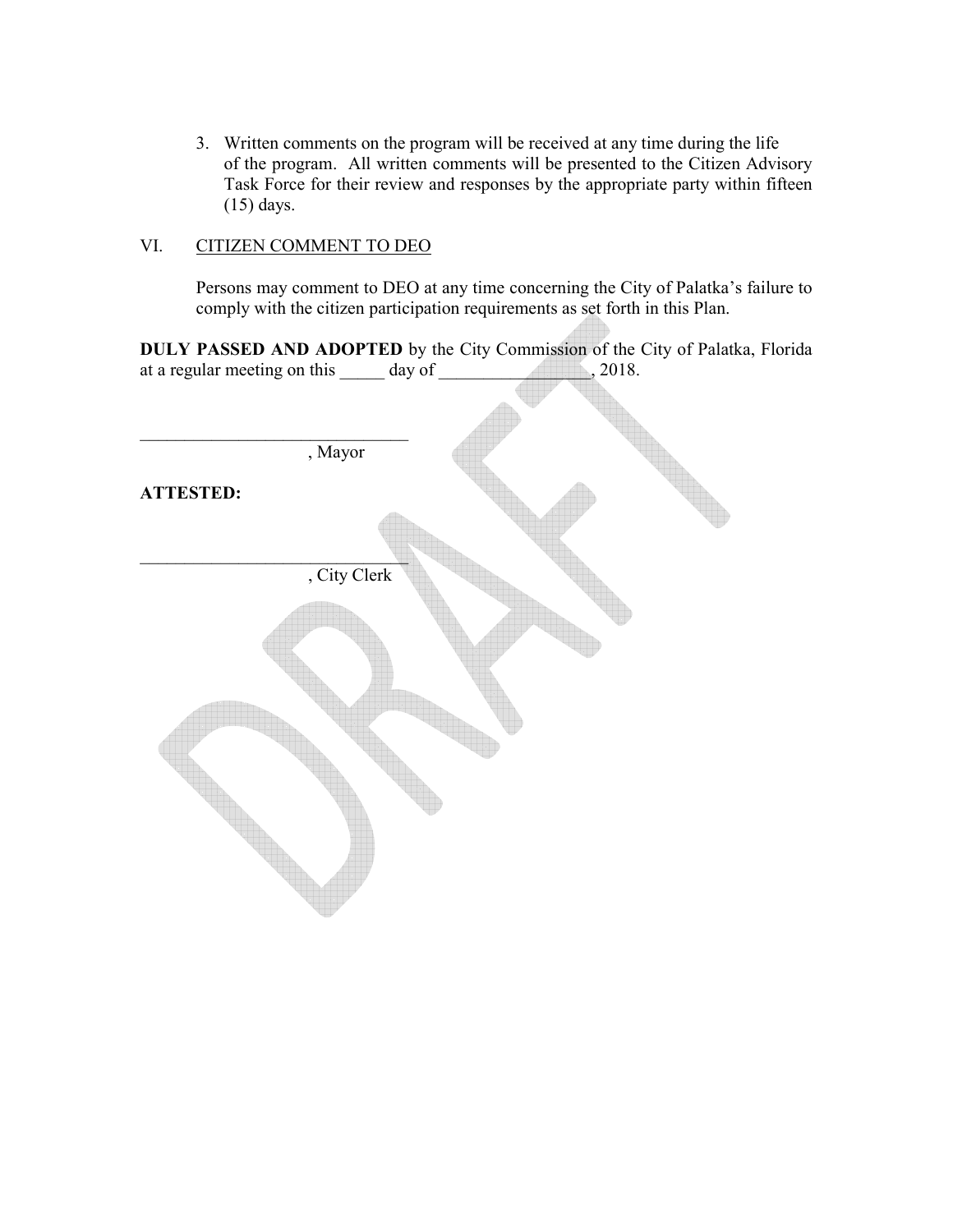**Resolution No. \_\_\_** 

### **THE CITY OF PALATKA, FLORIDA**

### **COMMUNITY DEVELOPMENT BLOCK GRANT PROGRAM**

### **COMPLAINT AND GRIEVANCE PROCEDURES**

- 1. All complaints and or grievances, including those involving the handicapped, shall be submitted in writing to the Community Development Administrator.
- 2. If remedy is not provided, then the complaint or grievance shall elevate to the Citizens Advisory Task Force (CATF).
- 3. If remedy is not provided, the complaint or grievance shall elevate to the City of Palatka City Commission.
- 4. It shall be the policy of this locality to respond within fifteen (15) days to all written complaints. It shall further be the policy of this locality to resolve complaints and grievances in a timely manner.
- 5. Nothing in the policy or procedure is intended to keep anyone aggrieved from appealing decisions to the Florida Department of Economic Opportunity if proper resolution is not received.

**DULY PASSED AND ADOPTED** by the City Commission of the City of Palatka, Florida at a regular meeting on this day of the state of  $\alpha$ , 2018.

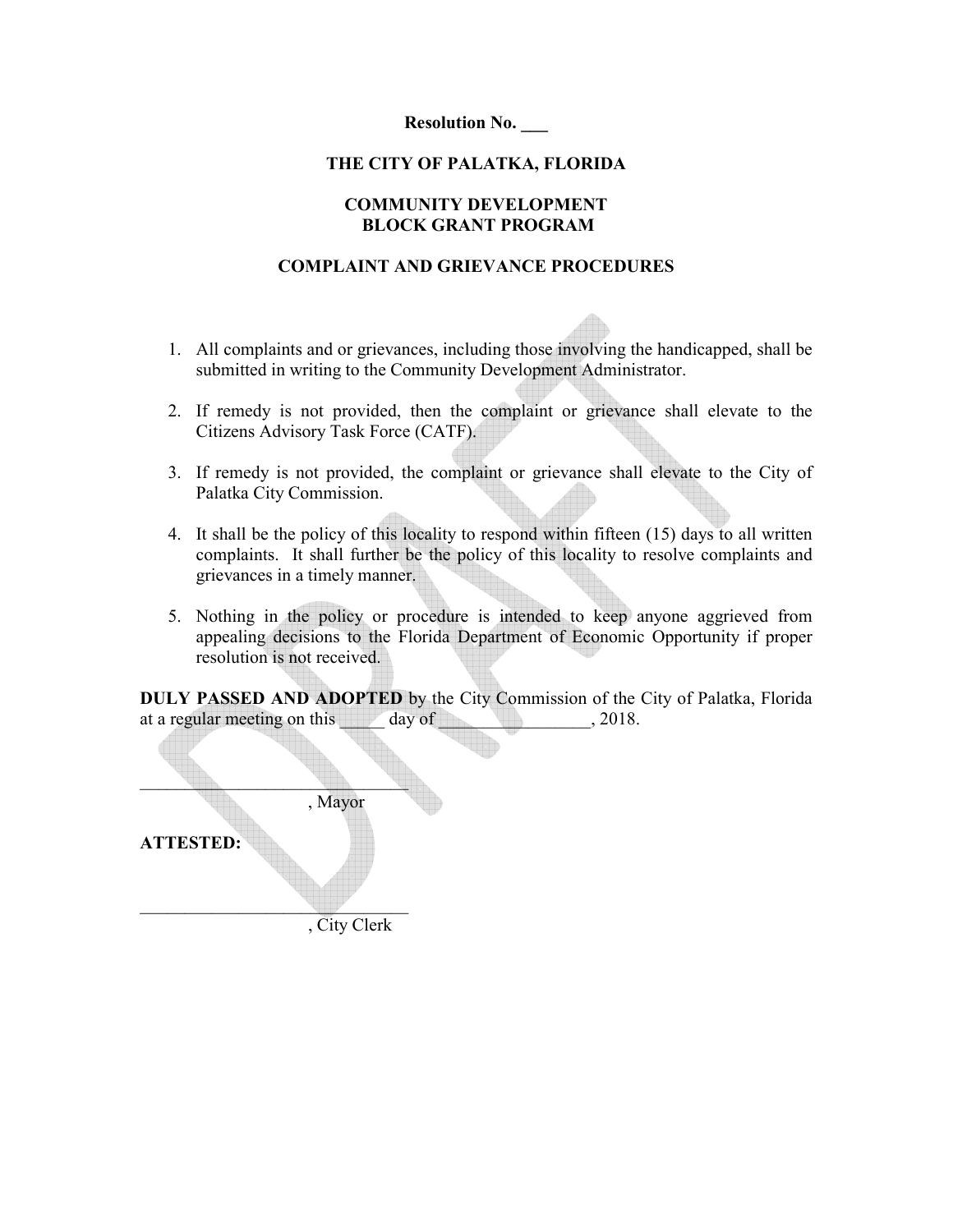### CITY OF PALATKA COMMUNITY DEVELOPMENT BLOCK GRANT PROGRAM PURCHASING POLICY INCLUDING THE MINORITY BUSINESS ENTERPRISE POLICY

### Section 1 PURPOSE

This policy is adopted to assure that commodities and services for the Community Development Block Grant Programs are obtained efficiently and effectively in free and open competition and through the use of sound procurement practices. All City staff and other persons (subgrantees or contractors) with designated responsibility for the administration of CDBG award contracts are responsible for ensuring compliance with all applicable federal and state laws and regulations. These include but are not limited to: OMB Circular A-102, attachment O; 2 CFR Part 200; s. 255.0525 and 287.055 Florida Statutes, Chapter 73C-23 Florida Administrative Code.

### Section 2 APPLICATION OF POLICY

This policy shall apply to contracts or agreements for the procurement of all materials, supplies, services, construction and equipment for any Community Development Block Grant Program solicited or entered into after the effective date of this policy.

### Section 3 PURCHASING DIRECTOR

The City Manager shall serve as the central purchasing officer (the "Purchasing Officer") of the City of Palatka for all contracts or agreements described in Section 2.

### Section 4 PURCHASING AND CONTRACT AWARD PROCEDURES

### Section 4.01 PURCHASING CATEGORIES; THRESHOLD AMOUNTS

Except as to Sole Source Purchases (Section 4.06) and Cooperative Purchasing (Section 4.07), all purchases and contract awards are to be made subject to the provisions of the appropriate Section according to the following threshold amounts:

- A. Small Purchases (Section 4.02) ............................................... . \$1.00 to \$750.00
- B. Purchasing Quotes (Section 4.03) ..............................................\$750.01 to \$5,000.00
- C. Competitive Sealed Bids/Proposals (Section 4.04 & 4.05) ..................................................................\$5,000.01 and above

### Section 4.02 SMALL PURCHASES

The purchase of commodities, equipment and services which cost less than the threshold authorized in Section 4 does not require solicitation of quotes or bids. Small purchases shall be authorized by the Purchasing Officer or his/her designees.

### Section 4.03 PURCHASING QUOTES

The purchase of goods and services which cost within the range authorized for purchasing quotes in Section 4 shall require competitive quotations from three or more vendors. The quotations shall be obtained by the Purchasing Division and shall be reviewed and awarded by the Purchasing Officer.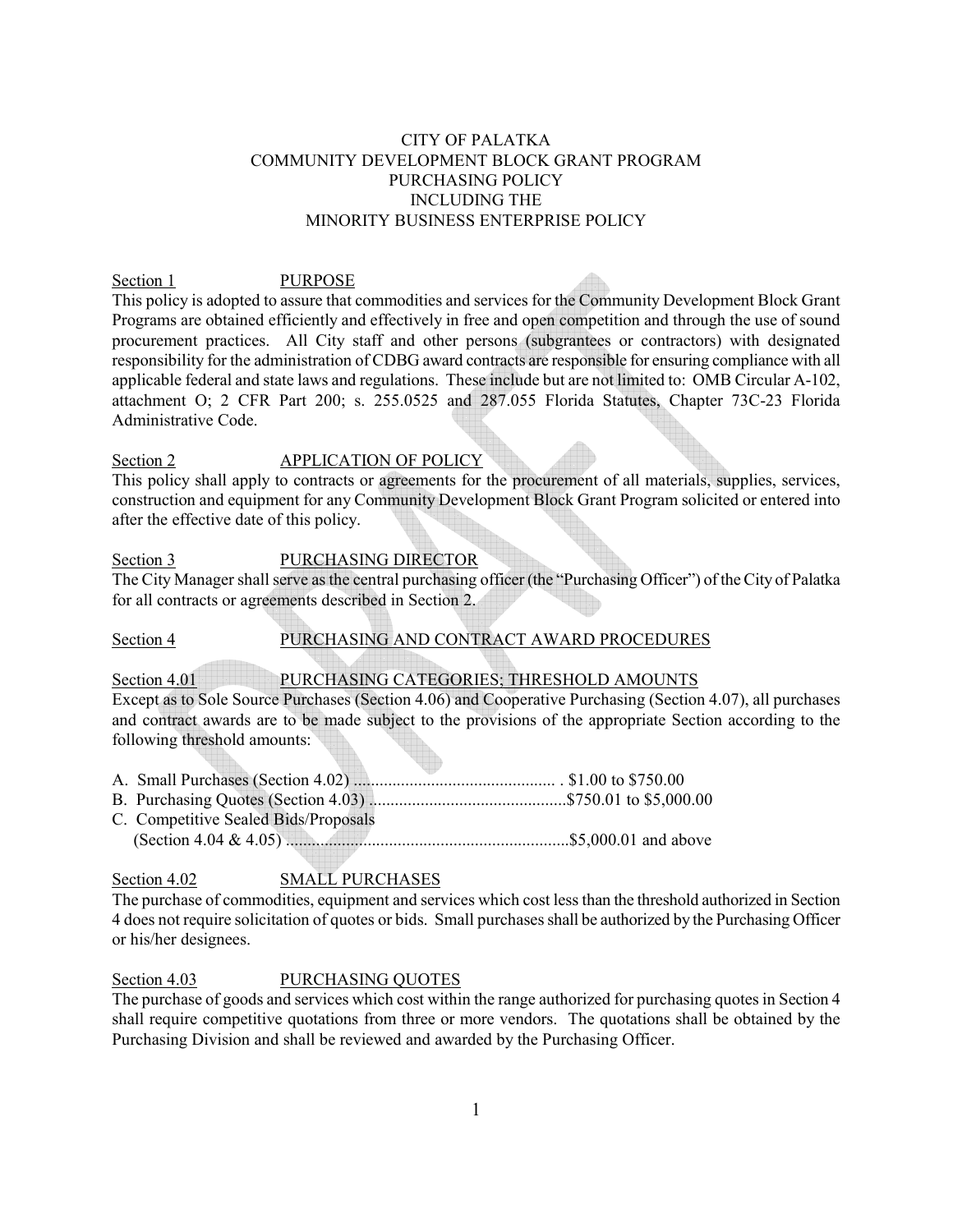### Section 4.04 COMPETITIVE SEALED BIDDING

- 1. Conditions for Use. All contracts for purchases of a single item, services or aggregate in excess of the established base amount for Competitive Sealed Bids/Proposals in Section 4, where price, not qualifications, is the basis for contract award, shall be awarded by competitive sealed bidding.
- 2. Invitation to Bid. Under Section 255.0525(2), F.S. and Rule 73-23.00521(2)(a), F.A.C., an invitation to bid for construction projects that are projected to cost more than \$200,000.00 shall be published in at least one daily newspaper of general circulation in Putnam County as well as a nearby federal Office of Management and Budget (OMB) designated metropolitan statistical area (MSA) at least 21 days prior to the established bid opening and at least 5 days prior to any scheduled prebid conference. An invitation to bid for construction projects that are projected to cost more than \$500,000.00 shall be publicly advertised at least once in a newspaper of general circulation in Putnam County at least 30 days prior to the established bid opening and at least 5 days prior to any scheduled prebid conference. Additionally, Notice shall be sent to those vendors and contractors on the City's MBE/WBE solicitation list. Alternatively, the City may substitute the above notice with any solicitation procedure which generates at least three responsible and responsive bids or proposals which can be considered. However, if three responsible and responsive bids or proposals are not received, the procurement will be invalid.

An Invitation to Bid shall be issued and shall include specifications, all contractual terms and conditions, and the place, date, and time for opening or submittal. No later than five working days prior to the date for receipts of bids, a vendor shall make a written request to the City for interpretations or corrections of any ambiguity, inconsistency or error which the vendor may discover. All interpretations or corrections will be issued as addenda. The City will not be responsible for oral clarifications. No negotiations, decisions or actions shall be initiated or executed by the proposer as a result of any discussions with any City employee prior to the opening of proposals. Only those communications which are in writing from the City may be considered as a duly authorized expression on the behalf of the Commission. Also, only communications from firms or individuals which are in writing and signed will be recognized by the Commission as duly authorized expressions on behalf of proposers.

- (1) Alternate(s). Alternate bids will not be considered unless authorized by and defined in the Special Conditions of the bid specifications.
- (2) Approved Equivalents. The City reserves the right to determine acceptance of item(s) as an approved equivalent. Bids which do not comply with stated requirements for equivalents in the bid conditions are subject to rejection. The procedure for acceptance of equivalents shall be included in the general conditions of the bid.
- 3. Public Notice. Public Notice shall be by publication in a newspaper of general circulation at least twelve (12) working days prior to bid opening or in accordance with Section 4.04-2 above as appropriate. Notice of the Invitation to Bid shall give date, time, and place set forth for the submittal of proposals and opening bids.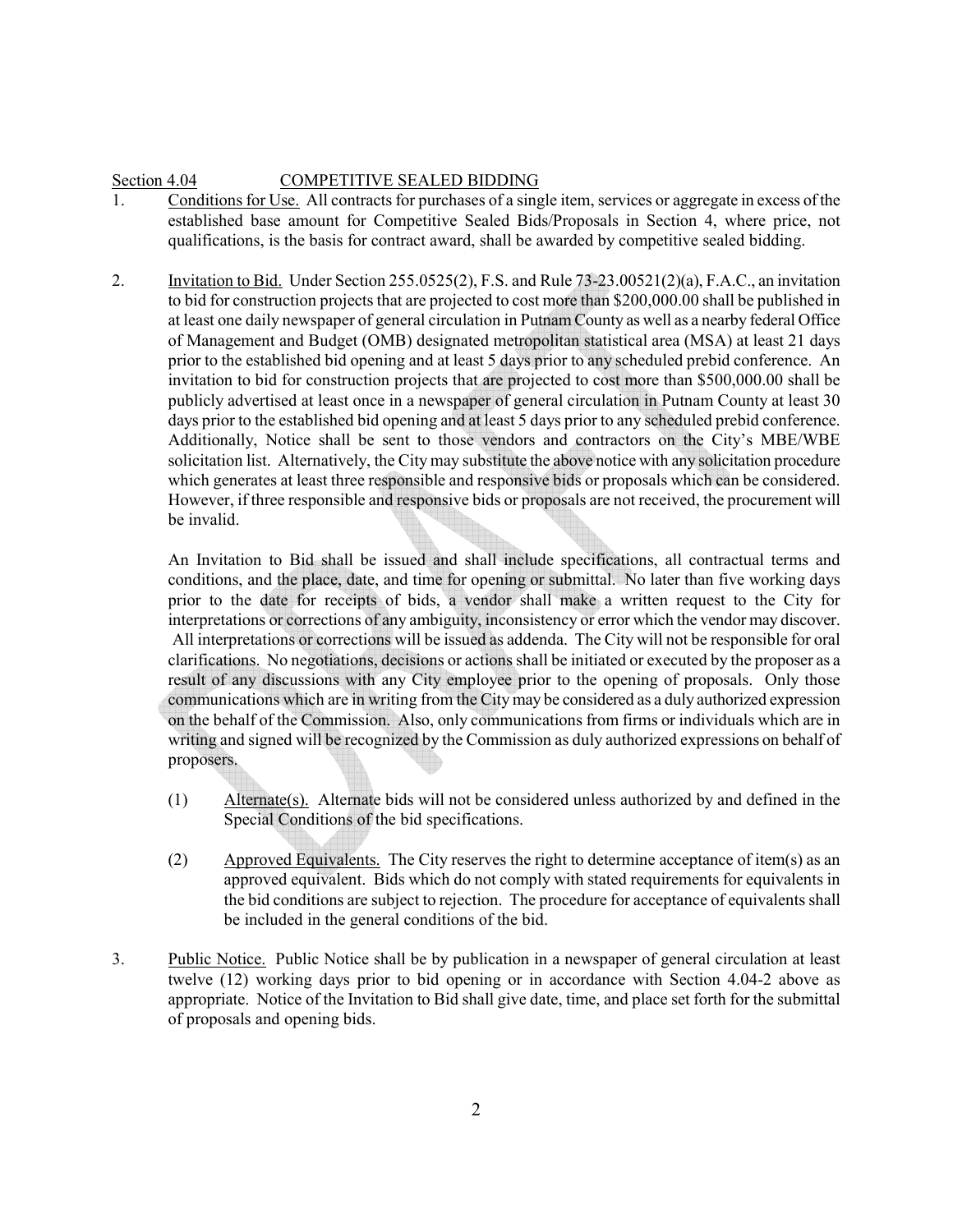- 4. Bid Opening. Bids shall be opened publicly. The Purchasing Officer or his/her designee shall open bids in the presence of one or more witnesses at the time and place designated in the Invitation to Bid. The amount of each bid, and other such relevant information as may be deemed appropriate by the Purchasing Officer together with the name of each bidder, and all witnesses shall be recorded. The record (Bid Report) and each bid shall be open to public inspection.
- 5. Bid Acceptance and Evaluation. Bids shall be unconditionally accepted without alteration or correction, except as authorized in this policy. Bids shall be evaluated based on the requirements set forth in the Invitation to Bid, which may include, but not be limited to criteria to determine acceptability such as; inspection, testing, quality, recycled or degradable material content, workmanship, delivery, and suitability for a particular purpose. Those criteria that will affect the bid price and be considered in evaluation for award shall be objectively measured, such as discounts, transportation costs, and total or life cycle costs. No criteria may be used in bid evaluation that are not set forth in the Invitation to Bid, in regulations, or in this policy.
- 6. Bid Agenda Item. After evaluation, the Purchasing Officer will prepare a recommendation and shall place the item on the agenda of the City Commission.
- 7. Correction or Withdrawal of Bids; Cancellation of Awards. Correction or withdrawal of inadvertently erroneous bids before or after award, or cancellation of awards or contracts based on such bids mistakes, shall be permitted where appropriate. Mistakes discovered before bid opening may be modified or withdrawn by written or telegraphic notice received in the office designated in the Invitation to Bid prior to the time set for bid opening. After bid opening, corrections in bids shall be permitted only to the extent that the bidder can show by clear and convincing evidence that a mistake, of non-judgmental character was made, the nature of the mistake, and the bid price actually intended. After bid opening, no changes in the bid price or other provisions of bids prejudicial to the interest of the City or fair competition shall be permitted. In lieu of bid correction, a low bidder alleging a material mistake of fact may be permitted to withdraw his bid if:
	- (1) the mistake is clearly evident on the face of the bid document but the intended correct bid is not similarly evident; or
	- (2) the bidder submits evidence which clearly and convincingly demonstrates that a mistake was made. All decisions to permit the correction or withdrawal of bids or to cancel awards or contracts based on bid mistakes shall be supported by a written determination made by the Purchasing Officer.
- 8. Multi-Step Sealed Bidding. When it is considered impractical to initially prepare a purchase description to support an award based on price, an Invitation for bids may be issued requesting the submission of unpriced offers to be followed by an invitation for bids limited to those bidders whose offers have been determined to be technically acceptable under the criteria set forth in the first solicitation.
- 9. Award. The contract shall be awarded with reasonable promptness to the lowest responsible and responsive bidder whose bid meets the requirements and criteria set forth in the Invitation to Bid.
	- (1) Notice of Intended Award. The contract shall be awarded by written notice. Every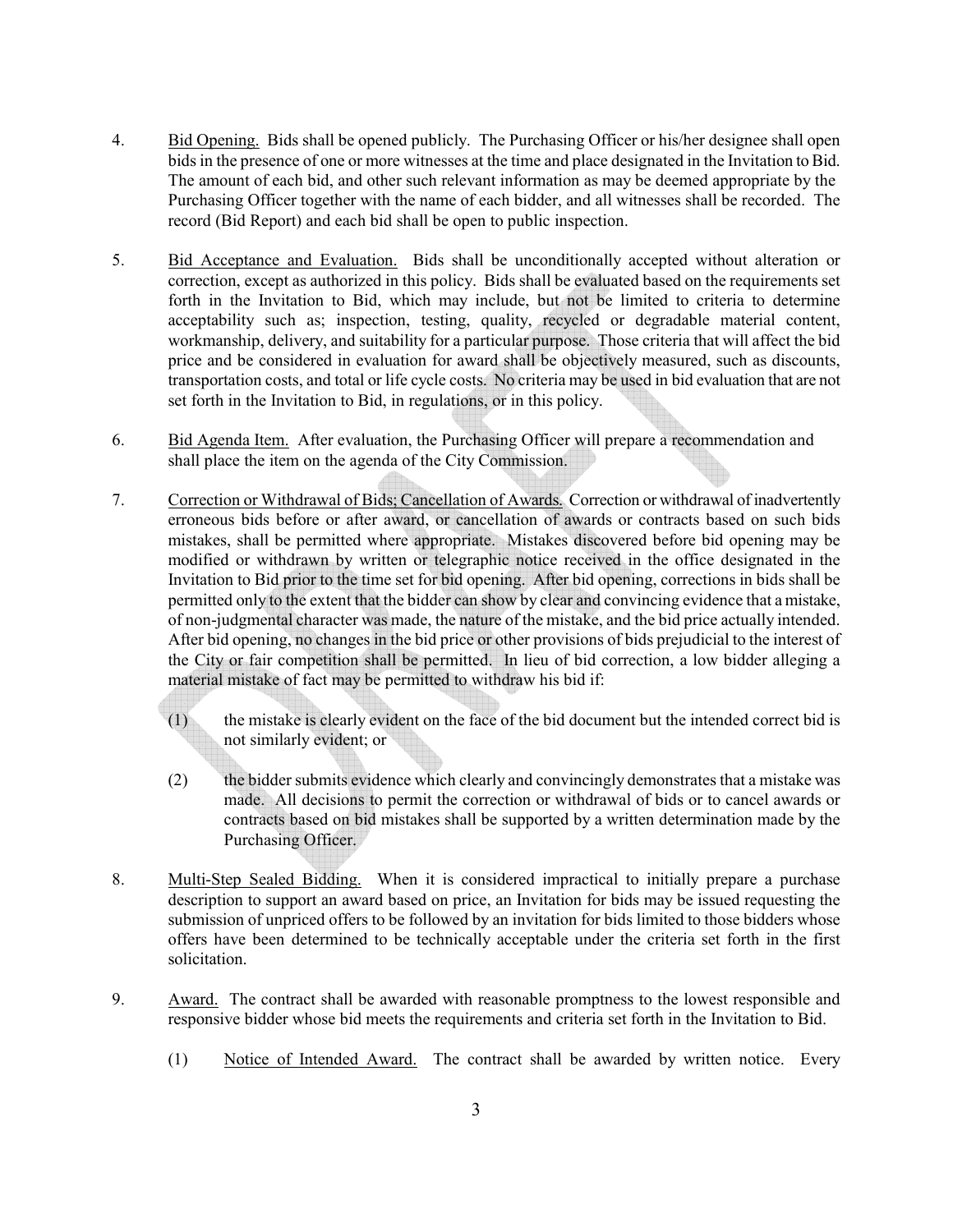procurement of contractual services shall be evidenced by a written agreement. Notice of intended award, including rejection of some or all of bids received, may be given by posting the bid tabulations where the bids were opened, by telephone, by first class mail, or by certified United States mail, return receipt requested, whichever is specified in bid solicitation. A vendor may request, in their bid submittal, a copy of the tabulation sheet to be mailed in a vendor provided, self-addressed envelope for their records.

- (2) Notice of Right to Protest. All notices of decision or intended decisions shall contain the statement: "Failure to file a protest within the time prescribed in Section 4.08 of the CDBG Purchasing Policy of the City of Palatka shall constitute a waiver of Proceedings under that section of this policy".
- 10. Cancellation of Invitations for Bids. An Invitation for bids or other solicitation may be canceled, or any or all bids may be rejected in whole or in part when it is in the best interests of the City, as determined by the Commission provided such action does not violate CDBG program requirements. Notice of cancellation shall be sent to all businesses solicited. The notice shall identify the solicitation, explain the reason for cancellation and, where appropriate, explain that an opportunity will be given to compete on any re-solicitation or any future procurement of similar items.
- 11. Disqualification of Vendors. For any specific bid, vendors may be disqualified by the Finance Director or City Clerk for the following reasons:
	- (1) Failure to perform according to bidding provisions.
	- (2) Conviction in a court of law of any criminal offense in connection with the conduct of business.
	- (3) Clear and convincing evidence of a violation of any federal or state anti-trust law based on the submission of bids or proposals, or the awarding of contracts.
	- (4) Clear and convincing evidence that the vendor has attempted to give a City employee a gratuity of any kind for the purpose of influencing a recommendation or decision in connection with any part of the City's purchasing activity.
	- (5) Failure to execute a Public Entity Crimes Statement as required by Florida Statutes Chapter 287.133 (3) (a).
	- (6) Failure to be a responsive bidder according to the bidding procedures and provisions will result in disqualification of a bid.

# Section 4.05 COMPETITIVE SEALED PROPOSALS

All contracts for purchases of a single item or services or aggregate in excess of the established base amount for Competitive Sealed Bids/Proposals in Section 4, where qualifications, not price, is the basis for contract award, shall be awarded by competitive sealed proposals. All contracts for the procurement of professional architectural, engineering, landscape architectural, and land surveying services will be awarded according to the provisions of Section 4.051. All other contracts required to be awarded by competitive sealed proposals will be awarded according to the provisions of Section 4.052.

### Section 4.051 PROFESSIONAL ARCHITECTURAL, ENGINEERING, LANDSCAPE ARCHITECTURAL, AND LAND SURVEYING SERVICES

1. Public Announcement. It is the policy of the City to publicly announce all requirements for professional architectural, engineering, landscape architectural, and land surveying services and to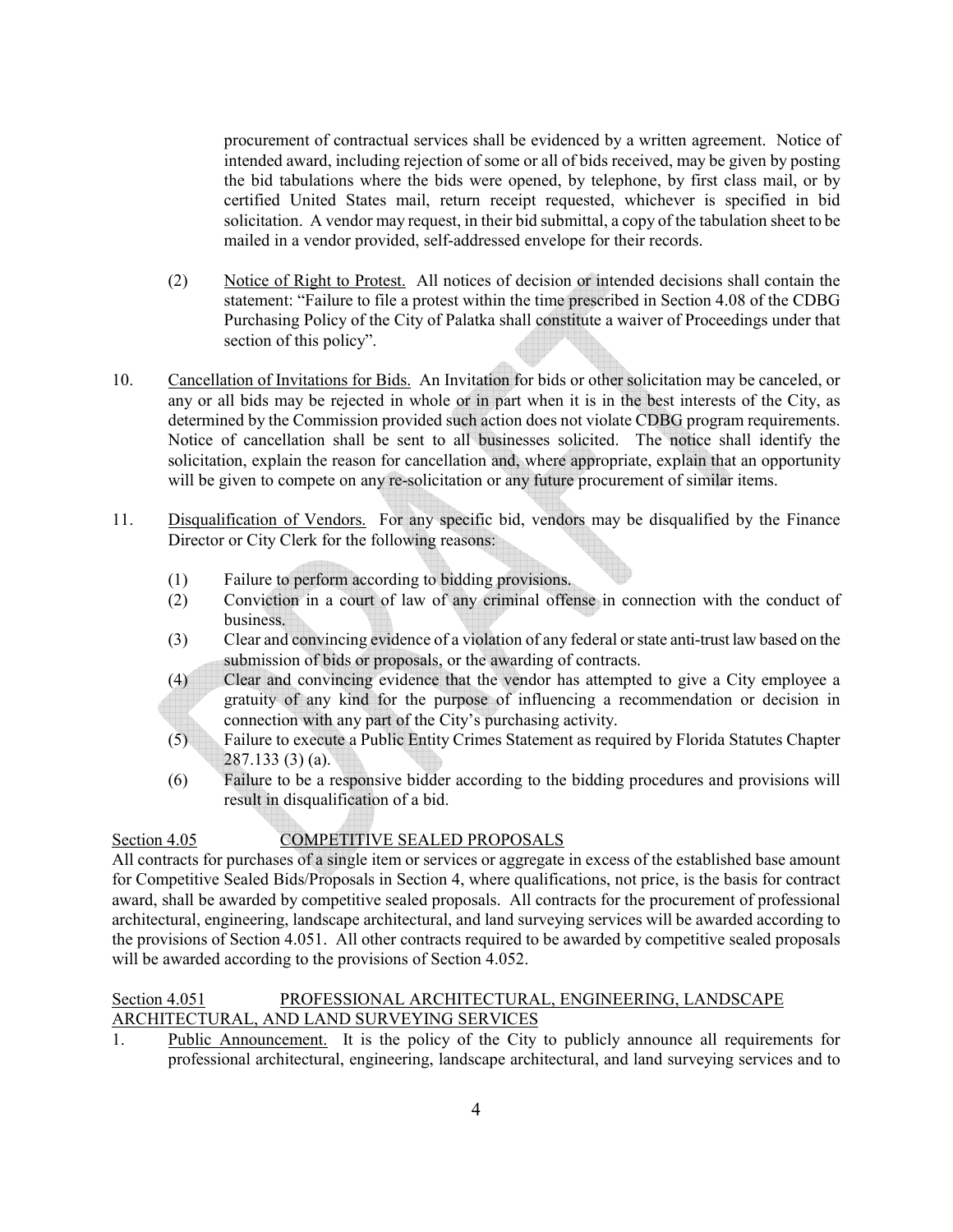negotiate such contracts on the basis of demonstrated competence and qualifications at fair and reasonable prices. In the procurement of such services, the City may require firms to submit a statement of qualifications, performance data and other related information for the performance of professional services.

- (1) Scope of Project Requirements. Prior to submission of the request for proposals for professional services as an agenda item for approval by the Commission, the Purchasing Officer shall submit to the City written project requirements indicating the nature and scope of the professional services needed, including but not limited to the following:
	- (a) the general purpose of the services or study;
	- (b) the objectives of the study or services;
	- (c) estimated period of time needed for the services or the study;
	- (d) the estimated cost of the service or study;
	- (e) whether the proposed study or service would or would not duplicate any prior or existing study or services;
	- (f) list of current contracts or prior services or studies which are related to the proposed study or service;
	- (g) the described qualifications, listed in order of importance, of the person or firm applicable to the scope and nature of the services requested.
- (2) Distribution of Project Requirements. The Purchasing Officer shall distribute the written project requirements as approved by the City Commission to all persons on the mailing list who have indicated an interest in being considered for the performance of such professional services and to any additional persons as the Purchasing Officer or using agency deems desirable. The written project requirements shall include a statement of the relative importance of each of the requirements. The project requirements shall be accompanied by an Invitation to such persons to submit an indication of interest in performing the required services, and by notification of the date and time when such indications of interest are due. This date shall not be less than twelve calendar days from the date of public notice when the Purchasing Officer shall publish in at least one daily newspaper of general circulation in the County where the project is located and in a nearby federal Office of Management and Budget (OMB) designated metropolitan statistical area (MSA). Alternatively, the City may substitute the above notice with any solicitation procedure which generates at least three responsible and responsive bids or proposals which can be considered. However, if three responsible and responsive bids or proposals are not received, the procurement will be invalid.
- (3) Modification Prohibition. After the publicized submission time and date, indications of interest shall not be modified or allowed to be modified in any manner except for correction of clerical errors or other similar minor irregularities as may be allowed by the Selection Committee (defined in Section 4.051B) prior to making its selection of those best qualified to be formally interviewed.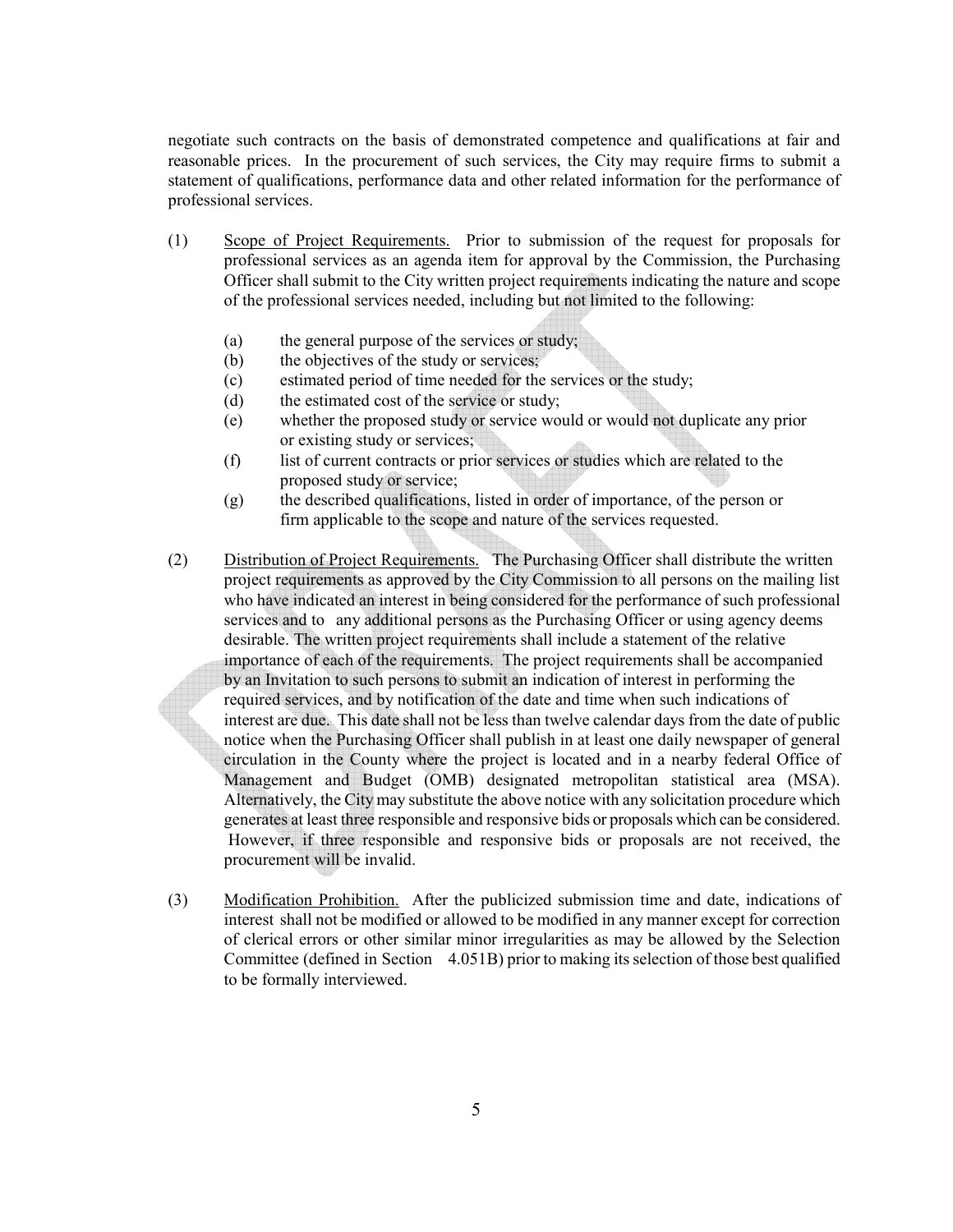- (4) Reuse of Existing Plans. There shall be no public notice requirements or utilization of the selection process as provided in this section for projects in which the City is able to reuse existing plans from a prior project. However, public notice of any plans which are intended to be reused at some future time shall contain a statement which provides that the plans are subject to reuse.
- 2. Selection Committee Membership and Evaluation. Depending on the expected complexity and expense of the professional services to be contracted, the City may determine whether a three member or five-member selection committee will best serve the needs of the Commission.
	- (1) Three Member Committee Composition. Membership of a three-member selection committee shall be appointed by the City Commission.
	- (2) Five Member Committee Composition. Membership of a five-member selection committee shall be appointed by the City Commission.
	- (3) Selection Committee Evaluation. Only written responses of statements of qualifications, performance data, and other data received in the purchasing office by the publicized submission time and date shall be evaluated. Only those respondents who are determined to be best qualified based upon the evaluation of written responses and selected for Formal interview may submit additional data. From among those persons evidencing, by timely submission of written responses, an interest in performing the services the Selection Committee shall:
		- (a) prepare an alphabetical list of those persons determined by the Selection Committee to be qualified, interested and available; and
		- (b) designate no less than three persons on the alphabetical list considered by the Selection Committee to be best qualified to perform the work required.
	- (4) Shortlisting. The best qualified respondents shall be based upon the Selection Committee's ability to differentiate qualifications applicable to the scope and nature of the services to be performed.

The Selection Committee shall determine qualifications, interest and availability by reviewing the written responses that express an interest in performing the services, and by conducting formal interviews of no less than three selected respondents that are determined to be best qualified based upon the evaluation of written responses. The determination may be based upon, but not limited to, the following considerations:

- (a) competence, including technical educational and training, experience in the kind of project to be undertaken, availability of adequate personnel, equipment and facilities, the extent of repeat business of the persons, and where applicable, the relationship of construction costs estimates by the person to actual cost on previous projects;
- (b) current work load;
- (c) financial responsibilities;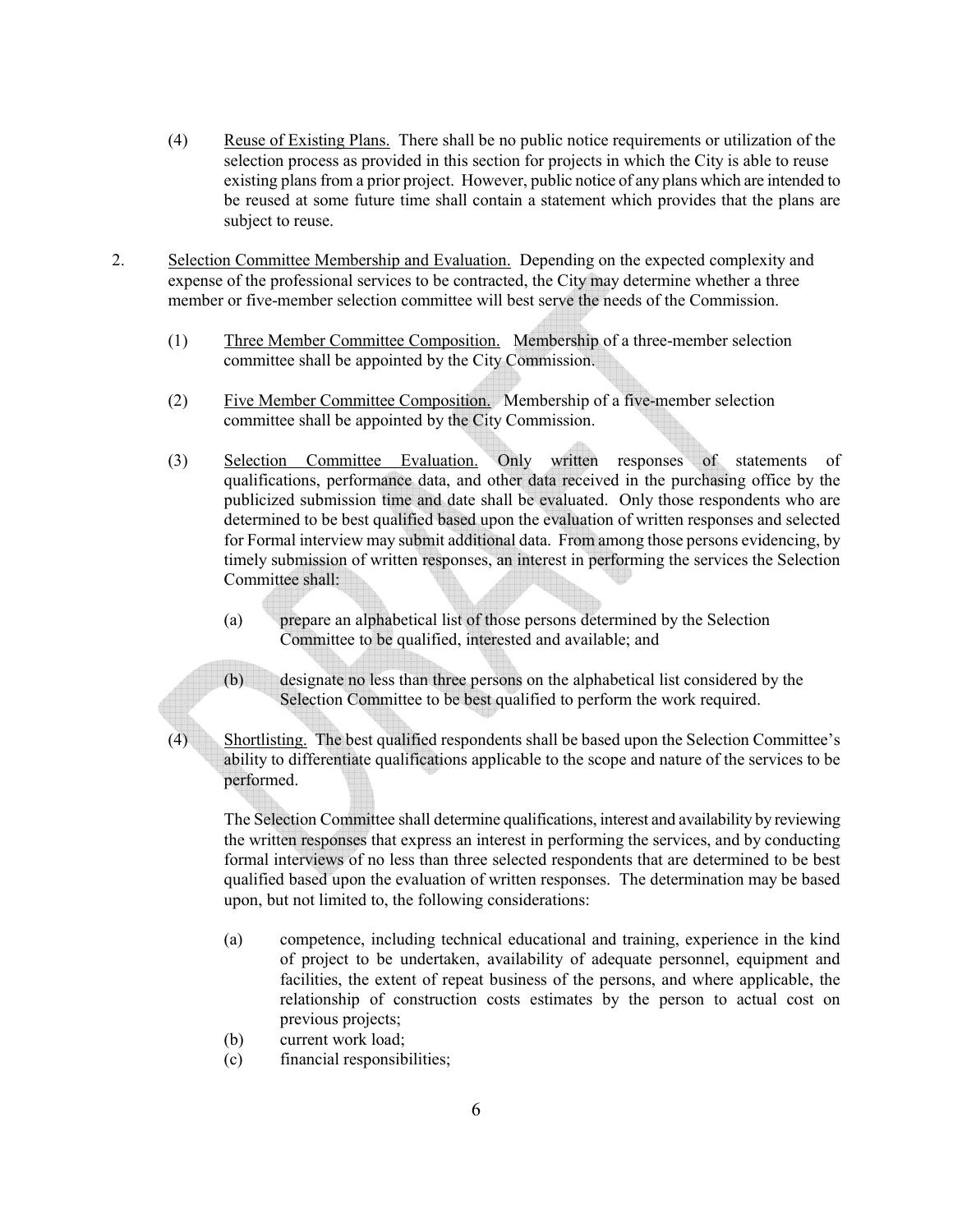- (d) ability to observe and advise whether plans and specifications are being compiled with, where applicable;
- (e) record of professional accomplishments;
- (f) proximity to the project involved, if applicable;
- (g) record of performance; and
- (h) ability to design an approach and work plan to meet the project requirements, where applicable.
- (5) Interview and Commission Approval. After conducting the formal interviews, the Selection Committee shall list those respondents interviewed in order of preference based upon the considerations listed in subsection (4) above. The respondents so listed shall be considered to be the most qualified and shall be listed in order of preference starting at the top of the list. The list of best qualified persons shall be forwarded to the Commission for approval prior to beginning contract negotiations. Negotiation sequence shall be based on the order of preference.
- 3. Negotiation Staff. Contract negotiations shall be conducted by the Purchasing Officer unless the Commission President directs that negotiations be conducted by a Negotiation Committee.

Negotiation. The Purchasing Officer or the Negotiation Committee shall negotiate a contract with the firm considered to be the most qualified to provide the services at compensation and upon terms which the Purchasing Officer or the Negotiation Committee determines to be fair and reasonable to the City. In making this decision, the Purchasing Officer or the Negotiation Committee shall take into account the estimated value, the scope, the complexity, and the professional nature of the services to be rendered. As a part of the negotiation, the Purchasing Officer or the Negotiation Committee shall conduct a cost analysis, including evaluation of profit, based on a cost breakout by the firm of its proposed price. Should the Purchasing Officer or the Negotiations Committee be unable to negotiate a satisfactory contract with the firm considered to be the most qualified, negotiations with that firm will be formally terminated. The Purchasing Officer or the Negotiation Committee shall then undertake negotiations with the second most qualified firm. Failing accord with the second most qualified firm, the Purchasing Officer or the Negotiation Committee shall formally terminate negotiations, and then shall undertake negotiations with the third most qualified firm. Should the Purchasing Officer or the Negotiation Committee be unable to negotiate a satisfactory contract with any of the selected firms, the Selection Committee shall select additional firms in order of their competence and qualifications, and the Purchasing Officer or Negotiation Committee shall continue negotiations in accordance with this section until an agreement is reached or until a determination has been made not to contract for services.

### Section 4.052 OTHER COMPETITIVE SEALED PROPOSALS (non-287.055 services)

- 1. Conditions for Use. All contracts required by Section 4.05 to be awarded by competitive sealed proposals that are not for the procurement of professional architectural, engineering, landscape architectural, and land surveying services, will be awarded according to the provisions of this section.
- 2. Consultant's Competitive Negotiation Act. Professional services within the scope of the practice of architecture, professional engineering, landscape architecture, or registered land surveying, as defined under the Consultant's Competitive Negotiation Act (Section 287.055, Florida Statutes), shall be secured under the provisions of Section 4.051.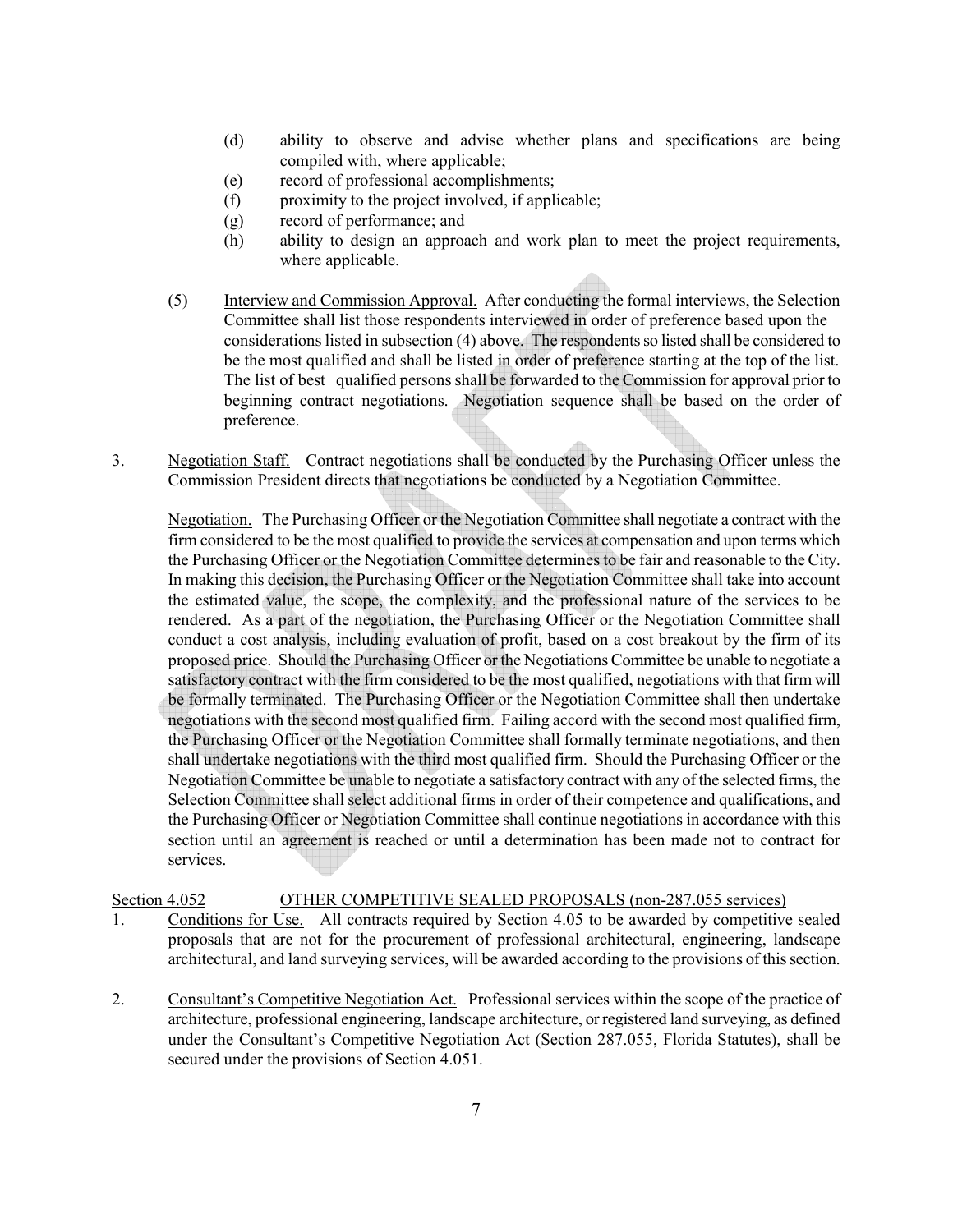- 3. Commission Approval. Proposals anticipated to exceed the threshold established in Section 4 for Competitive Sealed Proposals shall be approved by the City of Palatka prior to solicitation.
- 4. Public Notice. Adequate public notice of the Request for Proposal shall be given in the same manner as provided in subsection 4.04-3 of this policy for competitive sealed bidding. Notice shall also be sent to those vendors and contractors on the City's MBE/WBE solicitation list.
- 5. Evaluation Factors. The Request for Proposals shall state the relative importance of criteria outlined in the scope of services, fee proposal, and other evaluation.
- 6. Proposal Cancellation or Postponement. The Purchasing Officer may, prior to a proposal opening, elect to cancel or postpone the date and/or time for proposal opening or submission.
- 7. Revisions and Discussions with Responsible Offerors. As provided in the Request for Proposals, and under regulations promulgated by the City Commission of the City of Palatka, discussions may be conducted with responsible offerors who submit proposals determined to be qualified of being selected for award for the purpose of clarification to assure full understanding of, and responsiveness to, the solicitation requirements. Offerors shall be accorded fair and equal treatment with respect to any opportunity for discussion and revision of proposals, and such revisions may be permitted after submission and prior to award for the purpose of obtaining the best and final offers. In conducting discussions, there shall be no disclosure of any information derived from proposals submitted by competing offerors. The Purchasing Officer shall prepare a written summary of the proposals and make written recommendation of award to the City Commission. As a part of the recommendation, the Purchasing Officer shall conduct a cost analysis, including evaluation of profit, based on a cost breakout by the firm of its proposed price.

Award. Award shall be made by the City Commission to the lowest responsive and responsible offer or whose proposal is determined in writing to be the most advantageous to the City of Palatka, taking into consideration the evaluation factors set forth in the Request for Proposals. No other factors or criteria shall be used in the evaluation criteria that is not included in the Request for Proposal.

### Section 4.06 SOLE SOURCE PURCHASES

Sole Source Certification. The procurement for all professional services and any contract resulting from a non-competitive procurement process must meet the requirements of 2 CFR Part 200 and Section 287.055 of the Florida Statutes. The City's Purchasing Officer must conduct a cost or price analysis of all proposed prices on sole source purchases, analysis shall include a review of profit as a separate element. Sole source purchases must be approved by DEO in writing.

### Section 4.07 COOPERATIVE PURCHASING

- 1. State Contracts. The Purchasing Officer is authorized to purchase goods or services for any dollar amount from authorized vendors listed on the respective state contracts of the Department of General Services, subject otherwise to the requirements of this policy.
- 2. Other Governmental Units. The Purchasing Officer shall have the authority to join other units of government in cooperative purchasing ventures when the best interest of the City would be served thereby, and the same is in accordance with this policy and with the City and State Law.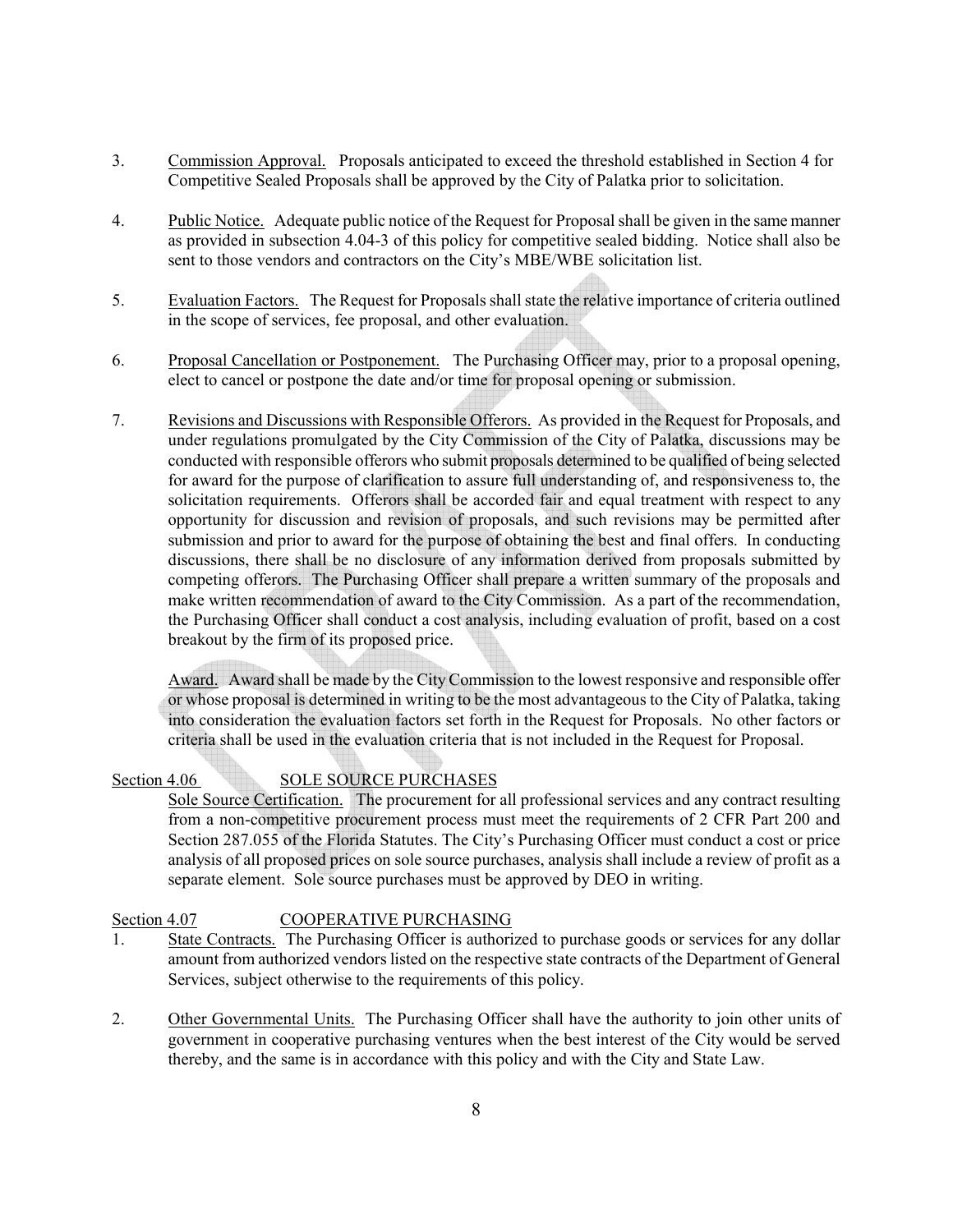### Section 4.08 BID PROTEST

- 1. Right to Protest. Any actual prospective bidder, offeror, or contractor who is aggrieved in connection with the solicitation or award of contract may protest to the City Commission. Protestors shall seek resolution of their complaints initially with the Purchasing Officer and secondly with the City Clerk prior to protesting to the City Commission.
- 2. Filing a Protest. Any persons who is affected adversely by the decision or intended decision of the City shall file with the Purchasing Officer a notice of protest in writing within 72 hours after the posting of bid tabulation or after receipt of the notice of intended decision; and file a formal written protest within 10 calendar days after he/she filed the notice of protest. Failure to file a notice of protest or failure to file a formal written protest shall constitute a waiver of proceedings under this Section. A written protest is filed with the City when it is delivered to and received in the office of the Purchasing Officer.
	- (1) The notice of protest shall contain at a minimum: the name of the bidder; the bidders address and phone number; the name of the bidder's representative to whom notices may be sent; the name and bid number of the solicitation; and a brief factual summary of the basis of the protest.
	- (2) The formal written protest shall; identify the protestant and the solicitation involved; include a plain, clear, statement of the grounds on which the protest is based; refer to the statutes, laws, ordinances, or other legal authorities which the protestant deems applicable to such grounds; and specifically request the relief to which the protestant deems himself entitled by application of such authorities to such grounds.
	- (3) The protestant shall mail a copy of the notice of protest and the formal written protest to any person with whom he/she is in dispute.
- 3. Settlement and Resolution. The Purchasing Officer shall; within 14 days of the formal written protest, attempt to resolve the protest prior to any proceedings arising from the position. Provided, however, if such settlement will have the effect of determining a substantial interest of another party or business, such settlement must be reached in the course of the proceedings provided herein.
- 4. Protest Proceedings. If the protest cannot be resolved by mutual agreement, the Purchasing Officer shall conduct or designate another to conduct a protest proceeding pursuant to the following procedures:
	- (1) Protest Proceeding Procedures.
		- (a) The presiding officer shall give reasonable notice to all substantially affected persons or businesses. Otherwise petitions to intervene will be considered on their merits as received.
		- (b) At or prior to the protest proceeding, the protestant may submit any written or physical materials, objects, statements, or affidavits, and arguments which he/she deems relevant to the issues raised.
		- (c) In the proceeding, the protestant, or his/her representative or counsel, may also make an oral presentation of his evidence and arguments. However,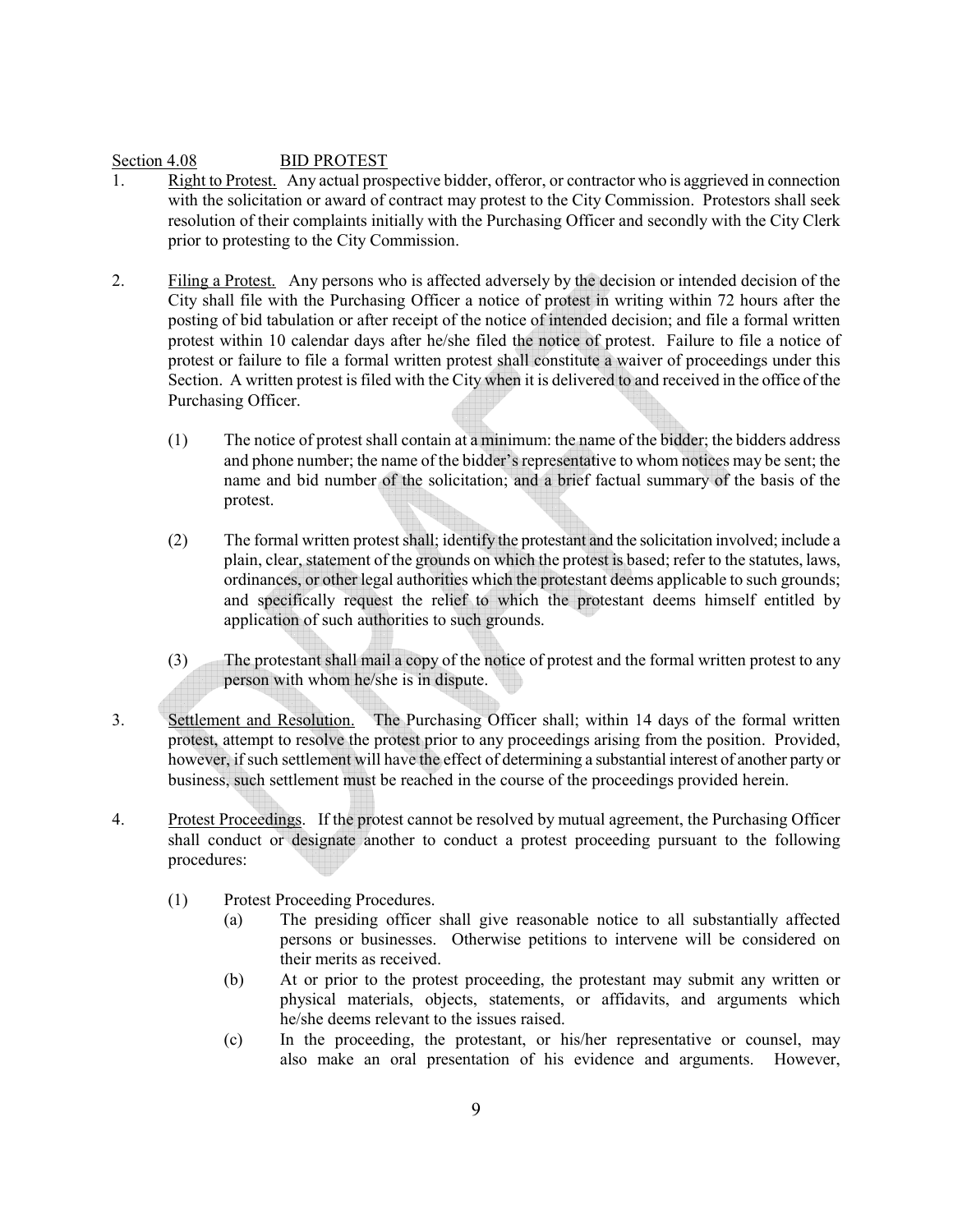neither direct nor cross examination of witnesses shall be permitted, although the presiding officer may make whatever inquiries he/she deems pertinent to a determination of the protest.

- (d) The judicial rules of evidence shall not apply and the presiding officer shall base his/her decision on such information given in the course of the proceeding upon which reasonable prudent persons rely in the conduct of their affairs.
- (e) Within seven (7) working days of the conclusion of the proceeding, the presiding officer shall render a decision which sets forth the terms and conditions of any settlement reached. Such decision of the presiding officer shall be conclusive as to the recommendation to the City Commission.
- (f) Any party may arrange for the proceedings to be stenographically recorded and shall bear the expense of such recording.
- (2) Intervenor. The participation of intervenors shall be governed by the terms of the order issued in response to a petition to intervene.
- (3) Time Limits. The time limits in which protests must be filed as provided herein may be altered by specific provisions in invitation for bids or request for proposal.
- (4) Entitlement to Costs. In no case will the protesting bidder or offeror be entitled to any costs incurred with the solicitation, including bid preparation costs and attorney's fees.
- 5. Stay of Procurement During Protests. In the event of a timely protest under Subsection A of this Section, the Purchasing Officer shall not proceed further with the solicitation or award of the contract until all administrative remedies have been exhausted or unless the City Commission makes a determination that the award of a contract without delay is necessary to protect the substantial interest of the City.

### Section 4.09 CONTRACT CLAIMS

- 1. Authority of the Purchasing Officer to Settle Bid Protests and Contract Claims. The Purchasing Officer is authorized to settle any protest regarding the solicitation or award of a City contract, or any claim arising out of the performance of a City contract, prior to an appeal to the City Commission or the commencement of an action in a court of competent jurisdiction, but may not settle any such protest or claim for consideration of \$1,000.00 or greater in value without prior approval of the City Commission.
- 2. Decision of the Purchasing Officer. All claims by a contractor against the City relating to a contract, except bid protests, shall be submitted in writing to the Purchasing Officer for a decision. The contractor may request a conference with the Purchasing Officer on the claim. Claims include, without limitation, disputes arising under a contract, and those based upon breach of contract, mistake, misrepresentation, or other cause for contract modification or rescission.
- 3. Notice to the Contractor of the Purchasing Officer's Decision. The decision of the Purchasing Officer shall be promptly issued in writing, and shall be immediately mailed or otherwise furnished to the contractor. The decision shall state the reasons for the decision reached, and shall inform the contractor of his appeal rights.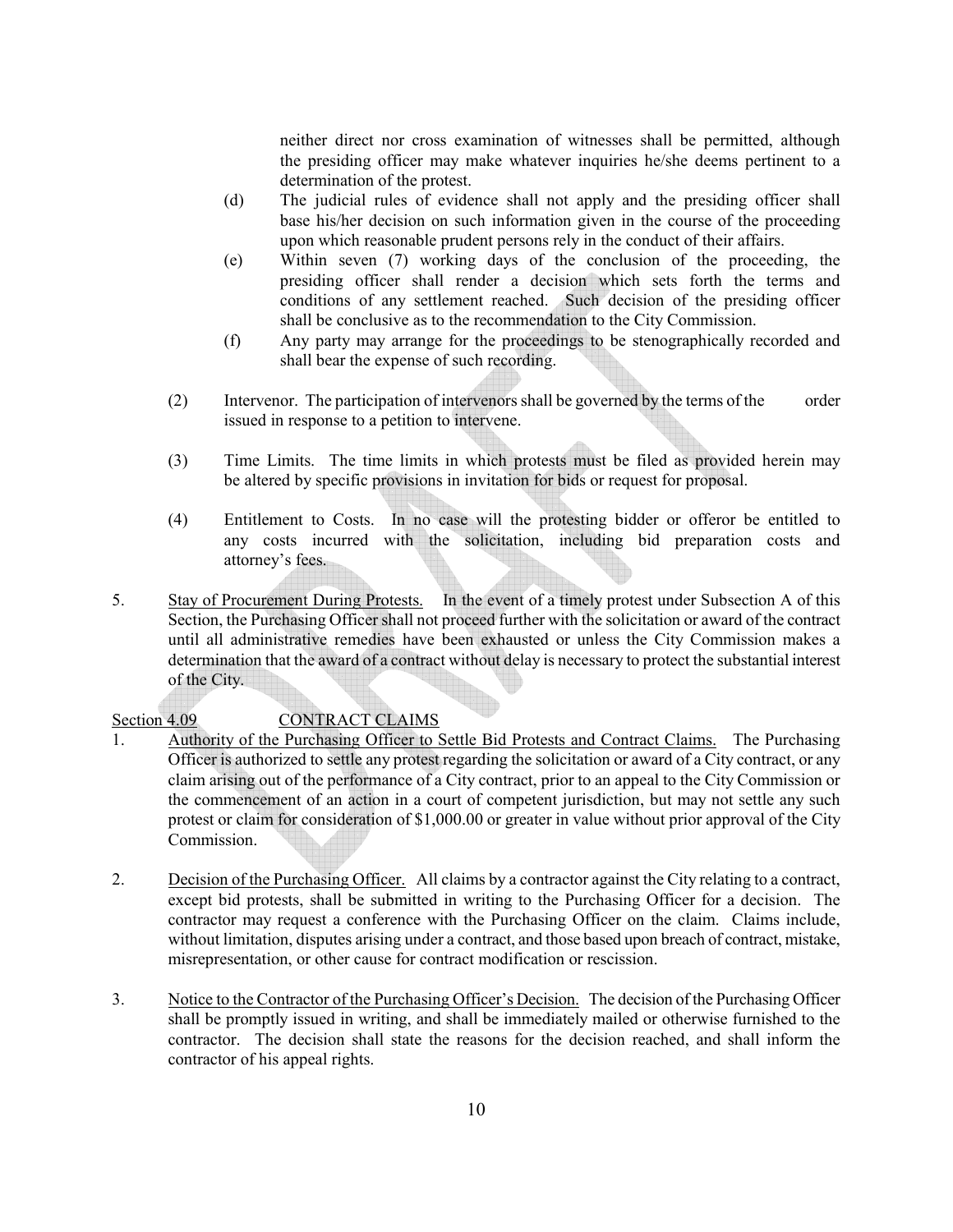- 4. Finality of the Purchasing Officer Decision; Contractor's Right to Appeal. The Purchasing Officer's decision shall be final and conclusive unless, within 10 calendar days from the date of receipt of the decision, the contractor files a notice of appeal with the City Commission.
- 5. Failure to Render Timely Decision. If the Purchasing Officer does not issue a written decision regarding any contract controversy within fourteen calendar days after receipt of a written request for a final decision, or within such longer period as may be agreed upon between the parties, then the aggrieved party may proceed as if an adverse decision had been issued.

### Section 4.10 REMEDIES FOR SOLICITATION OR AWARDS IN VIOLATION OF LAW

- 1. Prior to Bid Opening or Closing Date for Receipt of Proposals. If prior to the bid opening or the closing date for receipt of proposals, the Purchasing Officer after consultation with the City Attorney, determines that solicitation is in violation of federal, state, or local law or ordinance, then the solicitation shall be canceled or revised to comply with applicable law.
- 2. Prior to Award. If after bid opening or the closing date for receipt of proposals, but prior to the award contract, the Purchasing Officer after consultation with the City Attorney, determines that a solicitation or a proposed award of a contract is in violation of federal, state, or municipal law or ordinance, then the solicitation or proposed award shall be canceled.
- 3. After Award. If, after award, the Purchasing Officer after consultation with the City Attorney, determine that a solicitation or award of a contract was in violation of applicable law or ordinance, then;
	- (1) if the person awarded the contract has not acted fraudulently or in bad faith:
		- (a) the contract may be terminated and the person awarded the contract shall be compensated for actual costs reasonably incurred under the contract plus a reasonable profit, but excluding attorney's fees, prior to termination; or
	- (2) if the person awarded the contract has acted fraudulently or in bad faith the contract may be declared null and void or voidable, if such action is in the best interest of the City.

## Section 5 CONTRACT ADMINISTRATION

### Section 5.1 CONTRACT PROVISION

- 1. Standard Contract Clauses and Their Modification. The City after consultation with the City Attorney, may establish standard contract clauses for use in City contracts. However, the Purchasing Officer may, upon consultation with the City Attorney, vary any such standard contract clauses for any particular contract.
- 2. Contract Clauses. All City contracts for supplies, services, and construction shall include provisions necessary to define the responsibilities and rights of the parties to the contract. The Purchasing Officer after consultation with the City Attorney, may propose provisions appropriate for supply, service, or construction contracts, addressing among others the following subjects: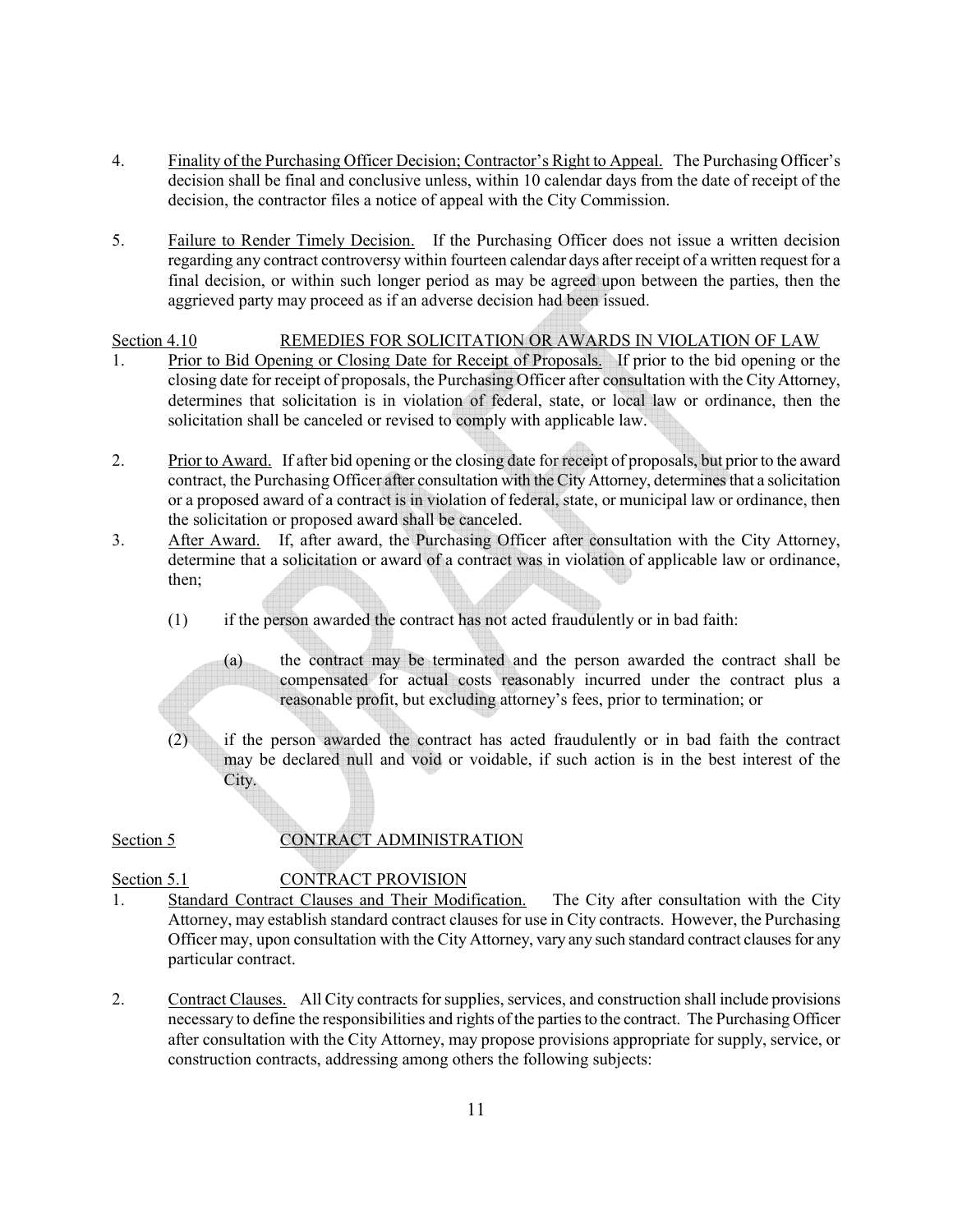- (1) the unilateral right of the City to order, in writing, changes in the work within the scope of the contract;
- (2) the unilateral right of the City to order in writing temporary stopping of the work or delaying performance that does not alter the scope of the contract;
- (3) variations occurring between estimated quantities or work in contract and actual quantities;
- (4) defective pricing;
- (5) time of performance and liquidated damages;
- (6) specified excuses for delay or nonperformance;
- (7) termination of the contract for default;
- (8) termination of the contract in whole or in part for the convenience of the City;
- (9) suspension of work on a construction project ordered by the City;
- (10) site conditions differing from those indicated in the contract, or ordinarily encountered, except that a differing site conditions clause need not be included in a contract
	- (a) when the contract is negotiated;
	- (b) when the contractor provides the site or design; or
	- (c) when the parties have otherwise agreed with respect to the risk of differing site conditions;
- (11) value engineering proposals;
- (12) remedies;
- (13) access to records/retention records;
- (14) environmental compliance; and
- (15) prohibition against contingency fees;
- (16) insurance to be provided by contractor covering employee property damage, liability and other claims, with requirements of certificates of insurance and cancellation clauses;
- (17) bonding requirements as set by the City Commission;
- (18) causes of and authorization for suspension of contract for improper contractor activity.

### Section 5.2 PRICE ADJUSTMENTS

- 1. Method of Price Adjustment. Adjustments in price during the term of a contract shall be computed in one or more of the following ways upon approval by the City:
	- (1) by agreement on a fixed price adjustment before adjustment before commencement of the pertinent performance or as soon thereafter as practicable;
	- (2) by unit prices specified in the correct or subsequently agreed upon;
	- (3) by costs attributable to the events or situations under such clauses with adjustment of profit or fee, all as specified in the contract or subsequently agreed upon by the City;
	- (4) in such other manner as the contracting parties may mutually agree; or
	- (5) in the absence of agreement by the parties, by a unilateral determination by the City of the costs attributable to the events or situations under such clauses with adjustment of profit or fee as computed by the City, subject to the provisions of this Section.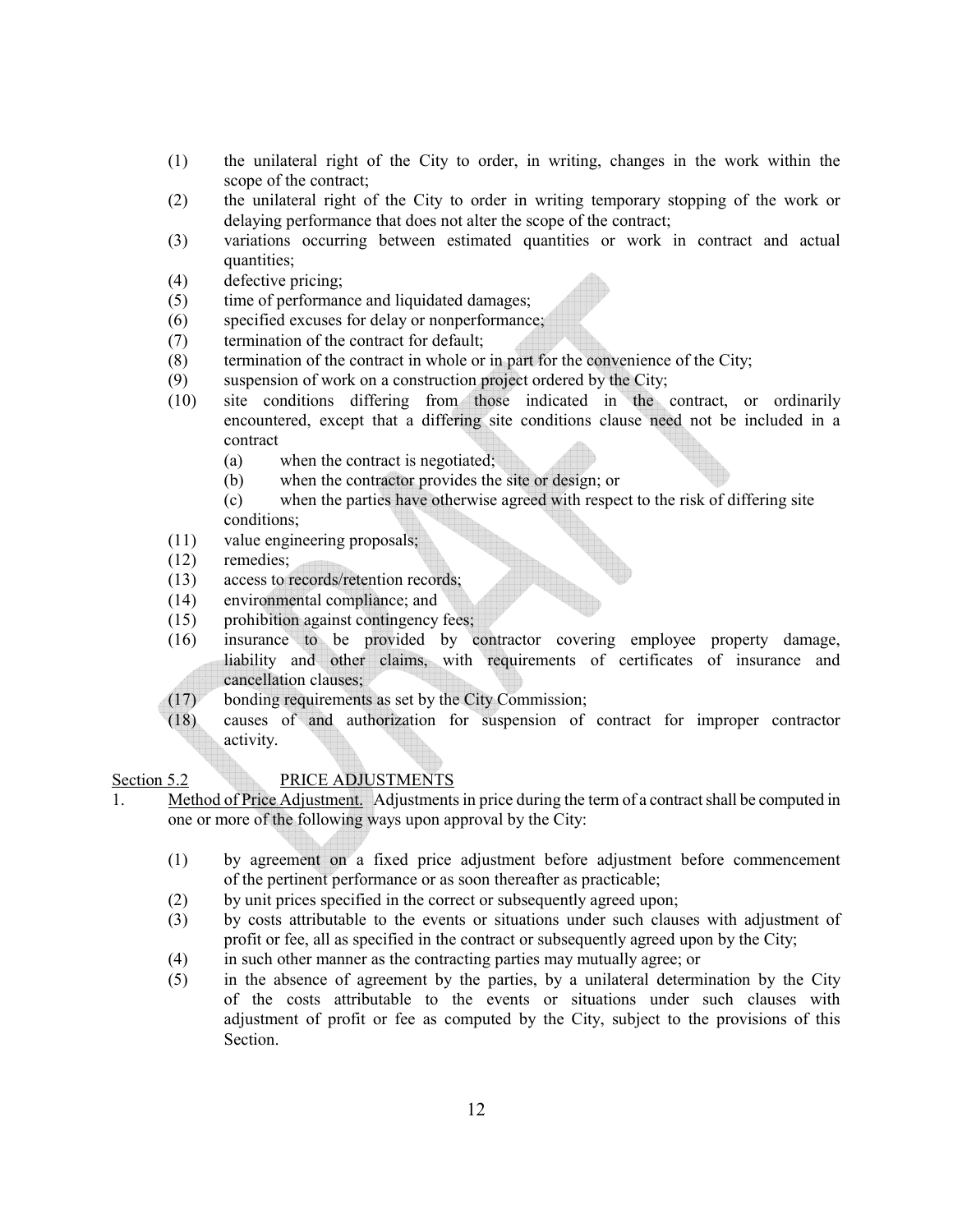2. Costs or Pricing Data Required. A contractor shall be required to submit cost or pricing data if any adjustment in contract price is subject to the provisions of this Section.

### Section 5.3 CHANGE ORDERS/CONTRACT AMENDMENTS

Change orders and contract amendments, which provide for the alteration of the provisions of a contract may be approved by an appropriate person based upon the dollar value of the change or amendment. The purchasing categories thresholds designated in Section 4.01 shall govern the appropriate level of approval.

### Section 5.4 ASSIGNMENTS OF CONTRACTS

No agreement made pursuant to any section of this policy shall be assigned or sublet as a whole or in part without the written consent of the City nor shall the contractor assign any monies due or to become due to the contractor hereunder without the previous written consent of the City.

### Section 5.5 RIGHT TO INSPECT PLANT

The City may, as its discretion, inspect the part of the plant or place of business of a contractor or any subcontractor which is related to the performances of any contract awarded, or to be awarded, by the City. The right expressed herein shall be included in all contracts or subcontracts that involve the performance of any work or service involving the City.

### Section 6 CITY PROCUREMENT RECORDS

- 1. Contract File. All determinations and other written records pertaining to the solicitation, award, or performance of a contract shall be maintained for the City in a contract file.
- 2. Retention of Procurement Records. All procurement records shall be retained and disposed of by the City in accordance with records retention guidelines and schedules established by the State of Florida and Federal Guidelines. For CDBG related activities that retention period is six years.

Section 7 SPECIFICATIONS

# Section 7.1 MAXIMUM PRACTICABLE COMPETITION

All specifications shall be drafted to promote overall economy and encourage competition in satisfying the City needs and shall not be unduly restrictive. The policy applies to all specifications including, but mot limited to, those prepared for the City by architects, engineers, designers, and draftsmen.

Section 7.2 USE OF BRAND NAME OR EQUIVALENT SPECIFICATIONS

- 1. Use. Brand name or equivalent specifications may be used when the City determines that:
	- (1) no other design, performance, or qualified product list is available;
	- (2) time does not permit the preparation of another form of purchase description, not including a brand name specification;
	- (3) the nature of the product or the nature of the City requirements makes use of a brand name equivalent specifications suitable for the procurement; or
	- (4) use of brand name or equivalent specification is in the City's best interest.
- 2. Designation of Several Brand Names. Brand names or equivalent specifications shall seek to designate three, or as many different brands as are practicable, as "or equivalent" references and shall further state the substantially equivalent products to those designated may be considered for award.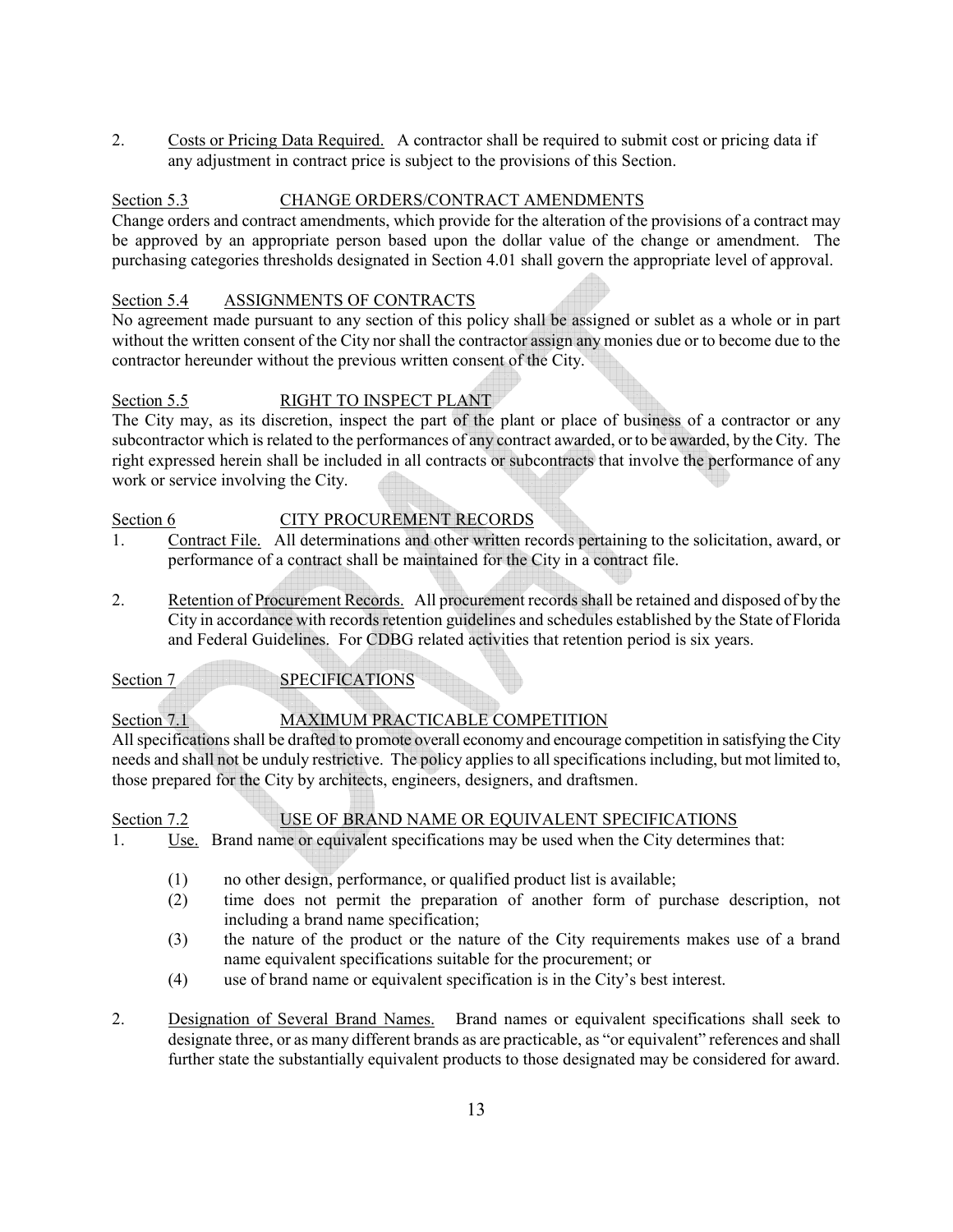- 3. Required Characteristics. The brand name or equivalent specifications shall include a description of the particular design, functional, or performance characteristics required.
- 4. Nonrestrictive Use of Brand Name or Equivalent Specifications. Where a brand name or equivalent specification is used in a solicitation, the solicitation shall contain explanatory language that the use of a brand name is for the purpose of describing the standard of quality, performance, and characteristics desired and is not intended to limit or restrict competition.
- 5. Determination of Equivalents. Any prospective bidder may apply, in writing, for a pre-bid determination of equivalence by the Purchasing Director. If sufficient information is provided by the prospective bidder, the Purchasing Director may determine, in writing and prior to the bid opening time, that the proposed product would be equivalent to the brand name used in the solicitation.
- 6. Specifications of Equivalents Required for Bid Submittal. Vendors proposing equivalent products must include in their bid submittal the manufacturer's specifications for those products. Brand names and model numbers are used for identification and reference purposes only.

# Section 7.3 BRAND NAME SPECIFICATIONS

- 1. Use of Brand Name Specifications. Since the use of a brand name specification is restrictive of product competition, it may be used only when the Purchasing Director makes a determination that only the identified brand name item will satisfy the City needs.
- 2. Competition. The Purchasing Director shall seek to identify sources from which the designated brand name item or items can be obtained and shall solicit such sources to achieve whatever degree of price competition is practicable. If only one source can supply the requirement, the procurement shall be made under Section 4.10, Sole Source Purchases.

## Section 8 ETHICS IN PUBLIC CONTRACTING

# Section 8.1 CRIMINAL PENALTIES

To the extent that violations of the ethical standards of conduct set forth in this section constitute violations of the State Criminal Code they shall be punishable as provided therein. Such penalties shall in addition to civil sanctions set forth in this part.

# Section 8.2 EMPLOYEE CONFLICT OF INTEREST

- 1. Participation. It shall be unethical for any City employee, officer, or agent to participate directly or indirectly in a procurement or administration of a contract. A conflict of interest would arise when:
	- (1) the City employee, officer or agent;
	- (2) any member of his immediate family;
	- (3) his or her partner; or
	- (4) an organization which employs, or is about or employ, any of the above, has a financial or other interest in the firm selected for award. The officer's employees or agents will neither solicit nor accept gratuities, favors or anything of monetary value from contractors, or parties to sub-agreements.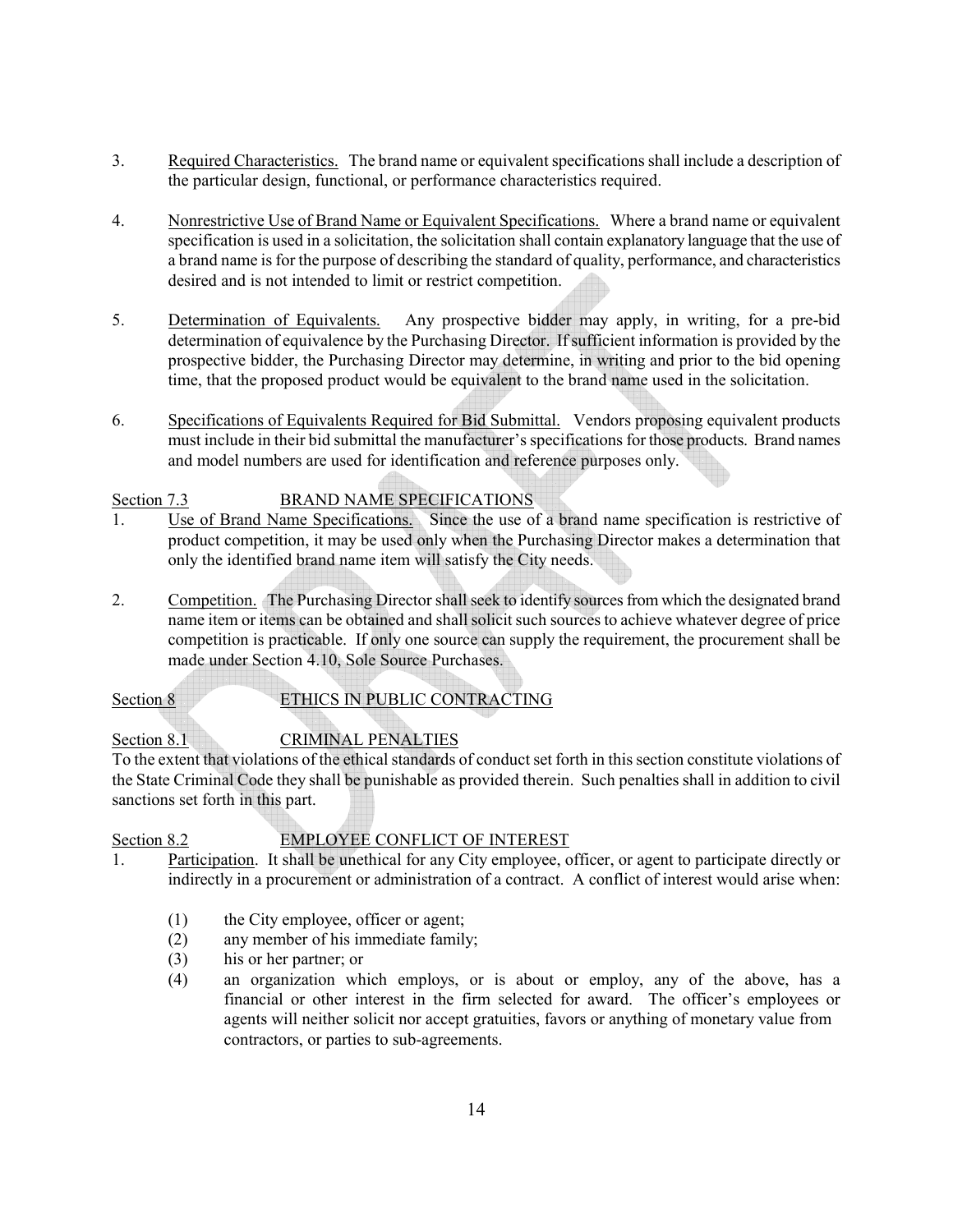### Section 8.3 CONTEMPORANEOUS EMPLOYMENT PROHIBITED

It shall be unethical for any City employee who is participating directly or indirectly in the procurement process to become or to be, while such a City employee, the employee of any person contracting with the City of Palatka.

### Section 8.4 USE OF CONFIDENTIAL INFORMATION

It shall be unethical for any employee knowingly to use confidential information for actual or anticipated personal gain, or for the actual or anticipated personal gain of other persons.

### Section 8.5 GRATUITIES AND KICKBACKS

- 1. Gratuities. It shall be unethical for any person to offer, give, or agree to give any City employee, officer, or agent to solicit, demand, accept, or agree to accept from another person, a gratuity or an offer of employment in connection with the decision, approval, disapproval, recommendation, or preparation of any part of a program requirement or a purchase request, influencing the content of any specification or procurement standard rendering of advise, investigation, auditing, or performing in any other advisory capacity in any proceeding or application, request for ruling, determination, claim or controversy, or other particular matter, subcontract, or to any solicitation or proposal theretofore.
- 2. Kickbacks. It shall be unethical for any payment, gratuity, or offer of employment to be made by or behalf a subcontractor under a contract to the prime contractor or higher tier subcontractor or any person associated therewith, as an inducement for the award of a subcontract or order.
- 3. Contract Clause. The prohibition against gratuities and kickbacks prescribed in this section shall conspicuously set forth in every contract and solicitation therefore.

Section 8.6 SANCTIONS

- 1. Employee Sanctions. Upon violation of the ethical standards by an employee, officer or agent of the City, or other appropriate authority may:
	- (1) impose one or more appropriate disciplinary actions as defined in the City Personnel Rules and regulations, up to and including termination of employment; and;
	- (2) may request investigations and prosecution
- 2. Non-employee Sanctions. The Commission may impose any one or more of the following sanctions on a non-employee for violation of the ethical standards:
	- (1) written warnings;
	- (2) termination of contracts; or
	- (3) debarment or suspension as provided in Section 11-8.

# Section 8.7 RECOVERY OF VALUE TRANSFERRED OR RECEIVED IN BREACH OF ETHICAL STANDARDS

1. General Provisions. The value of anything being transferred or received in breach of the ethical standards of this policy by a City employee or non-employee may be recovered from both the City employee and non-employee.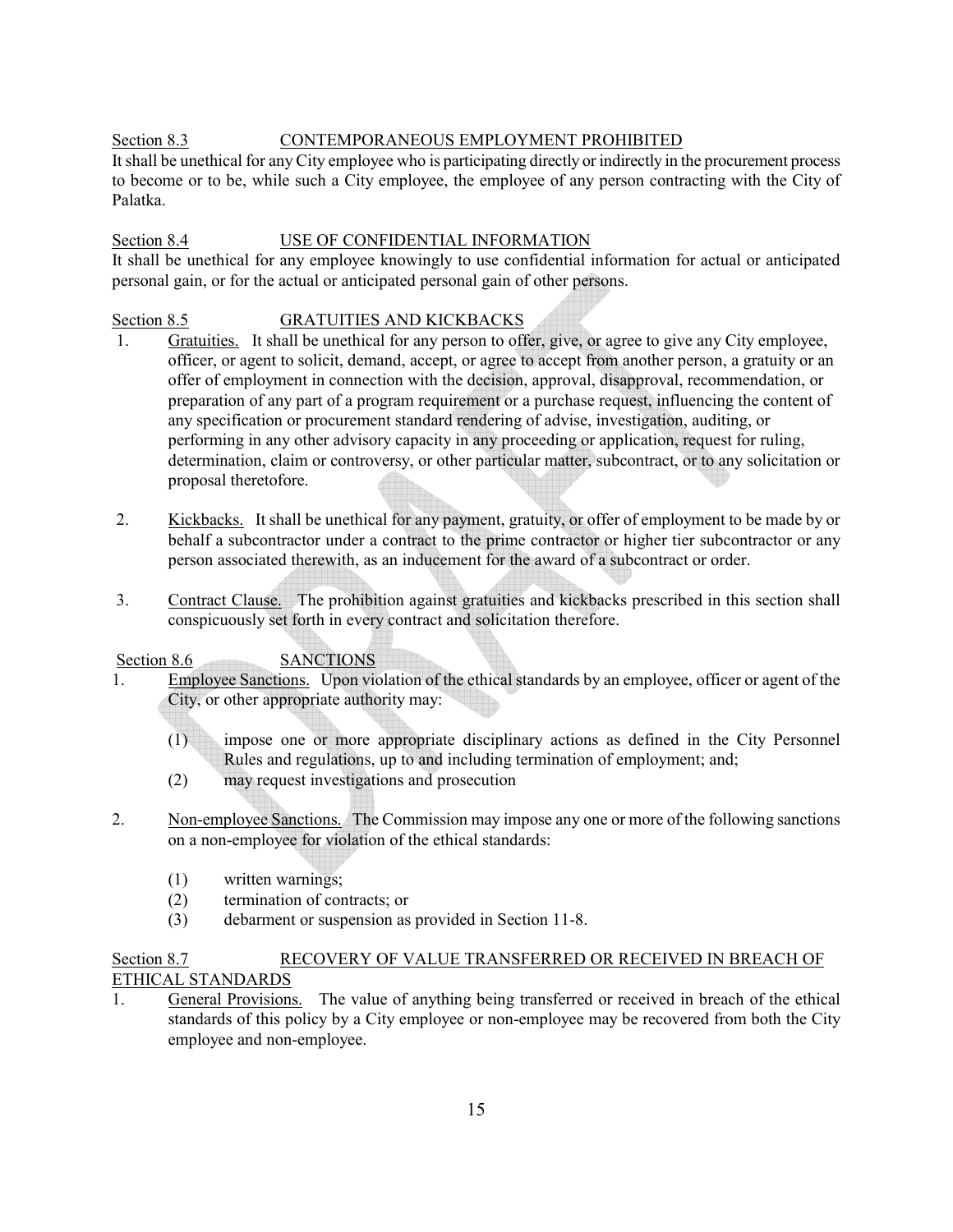2. Recovery of Kickbacks by the City of Palatka. Upon a showing that a subcontractor made a kickback to prime contractor or a higher tier subcontractor in connection with the award of a subcontract or order thereunder, it shall be conclusively presumed that the amount thereof was included in the price of the subcontract or order and ultimately borne by the City and will be recoverable hereunder from the recipient. In addition, that amount may also be recovered from the subcontractor making such a kickback. Recovery from one offending party shall not preclude recovery from other offending parties.

### Section 9 FEDERAL POLICY NOTICE

### Section 9.1 PATENTS

If a contract involving research and development, experimental, or demonstration work is being funded in whole or in part by assistance from a federal agency, then the contract shall include the following provisions:

- 1. Notice to Contractor. The contract shall give notice to the contractor of the applicable grantor agency requirements and regulations concerning reporting of, and rights to, any discovery or inventions arising out of the contract.
- 2. Notice by Contractor. The contract shall require the contractor to include a similar provision in all subcontracts involving research and development, experimental, or demonstration work.

### Section 9.2 NOTICE OF FEDERAL PUBLIC POLICY REQUIREMENTS

- 1. Applicability. If the contract is being funded in whole or in part by assistance from any federal agency, the contract is subject to one or more federal public policy requirements such as:
	- (1) equal employment opportunity;
	- (2) Copeland "anti-kickback" Act;
	- (3) Davis Bacon Act;
	- (4) Contract Work Hours and Safety Act;
	- (5) Americans with Disabilities Act; and
	- (6) Other requirements set forth in any contract.
- 2. Notice. The Purchasing Director shall include in the contract all appropriate provisions giving the contractor notice of these requirements. Where applicable, the Purchasing Director shall include in the contract provisions the requirement that the contractor give similar notice to all of its subcontractors.

## Section 10 PAYMENT TO VENDORS

All payment to vendors shall also in accordance with the amended "Prompt Payment Act", Chapter 89-297, Florida Statutes.

### Section 11 MINORITY BUSINESS ENTERPRISE PARTICIPATION PROGRAM

1. Purpose and Scope. The purpose of the Minority Business Enterprise Program is to enhance the participation of qualified minority and women-owned businesses in providing goods and services and construction contracts required by the City Commission. This program describes procedures to accomplish this purpose and to monitor and evaluate progress. All Department and Divisions under the jurisdiction of the City Commission are responsible for implementing this program.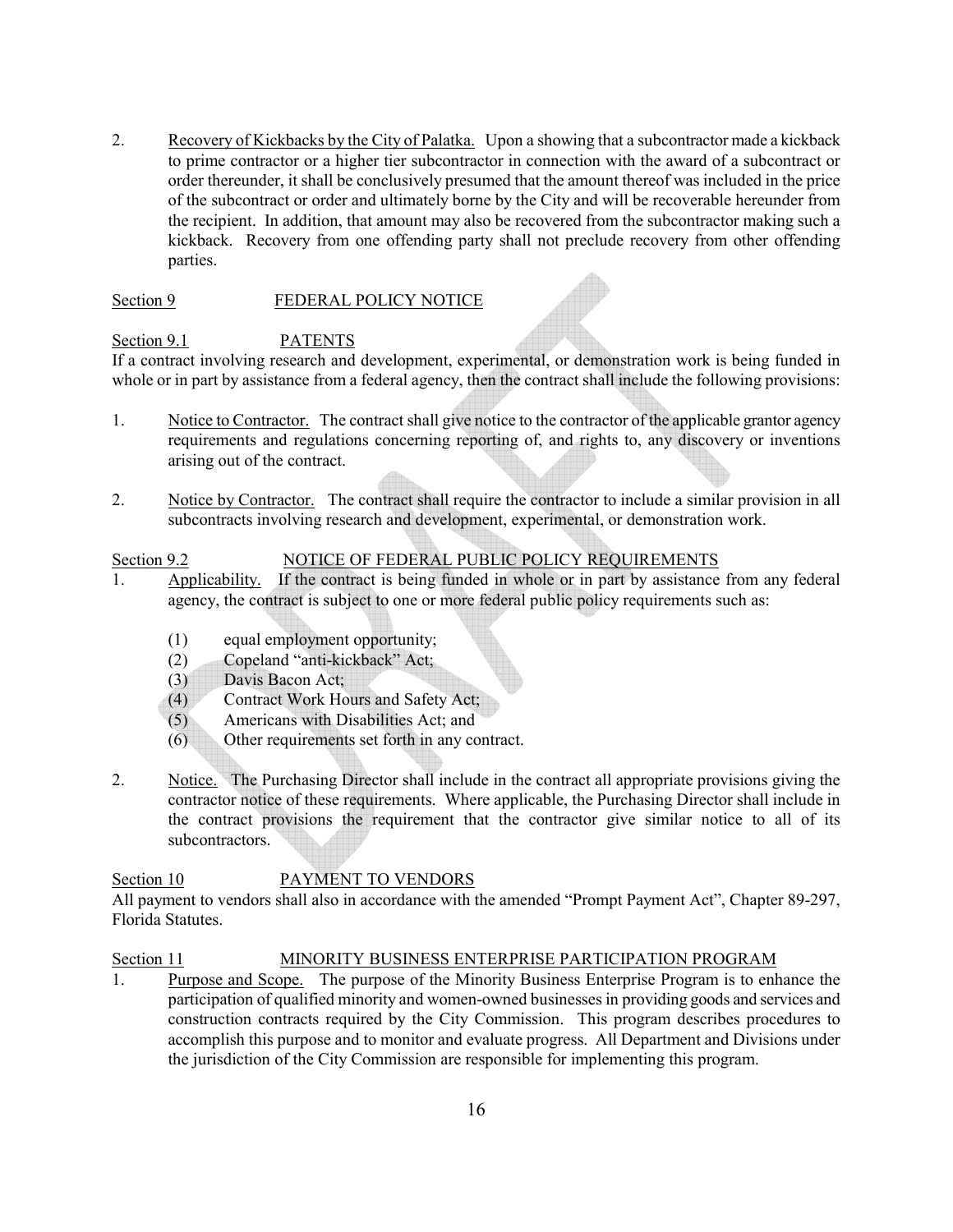### 2. Policy Statement.

- $(1)$  It is the policy goal of the City that two percent  $(2%)$  of the Commission approved procurement as contained with both operating and capital improvement budgets (exclusive of in-house services and construction) shall be identified and let through the competitive bid process to minority and women businesses and persons. The program is based on an in-depth evaluation of all actual as well as projected procurement (Capital Improvement Projects, equipment, commodities and services) and on the market place. Procurement identified to establish a base for this program are not limited to those items only. This evaluation is the main factor in building a realistic program with attainable targets.
- (2) All departments and divisions under the jurisdiction of the City Commission are responsible for implementing this program and for making every reasonable effort to utilize MBEs and WBE's when opportunities are available. The Purchasing Officer will take the lead role in this process by taking active steps to encourage minority or women owned businesses.
- (3) Regarding the implementation of this policy, it is the Commission's intent to foster economic development in the City's area by establishing its MBE goals based on availability of minority and women-owned businesses located within the City. This is no way intended to limit or restrict competition. Rather, availability of area companies will be used to guide MBE goals. Such geographical preferences may be adjusted, amended or repealed by the City Commission, with or without a public hearing, as deemed necessary.
- 3. Definition. Minority Business Enterprise (MBE) as used herein, means a business that is owned and controlled at least 51% by one or more minority persons (MBE) or by one or more women (WBE) and whose management and daily operations are controlled by one or more such persons.
- 4. Administrative Responsibilities. The Purchasing Officer is responsible for the coordination of the Minority Business Enterprise Program and registration.
	- (1) Capital Improvement Projects
		- (a) REVIEW

 The Purchasing Officer and an appropriate department representative shall review each proposed project or bid to determine potential for utilization of MBE/WBEs and report their finds to the City Commission. This review is based on known availability of capable MBE/WBEs in the area in relation to the scope of the bid package and considers how a project might be broken down into sub-bids.

- (b) PRE-BID ACTIVITY
	- (1) Language regarding the Minority Business Enterprise Program will be inserted into bid specifications to assure that prospective bidders are aware of a requirement to make good faith efforts to utilize MBE/WBEs.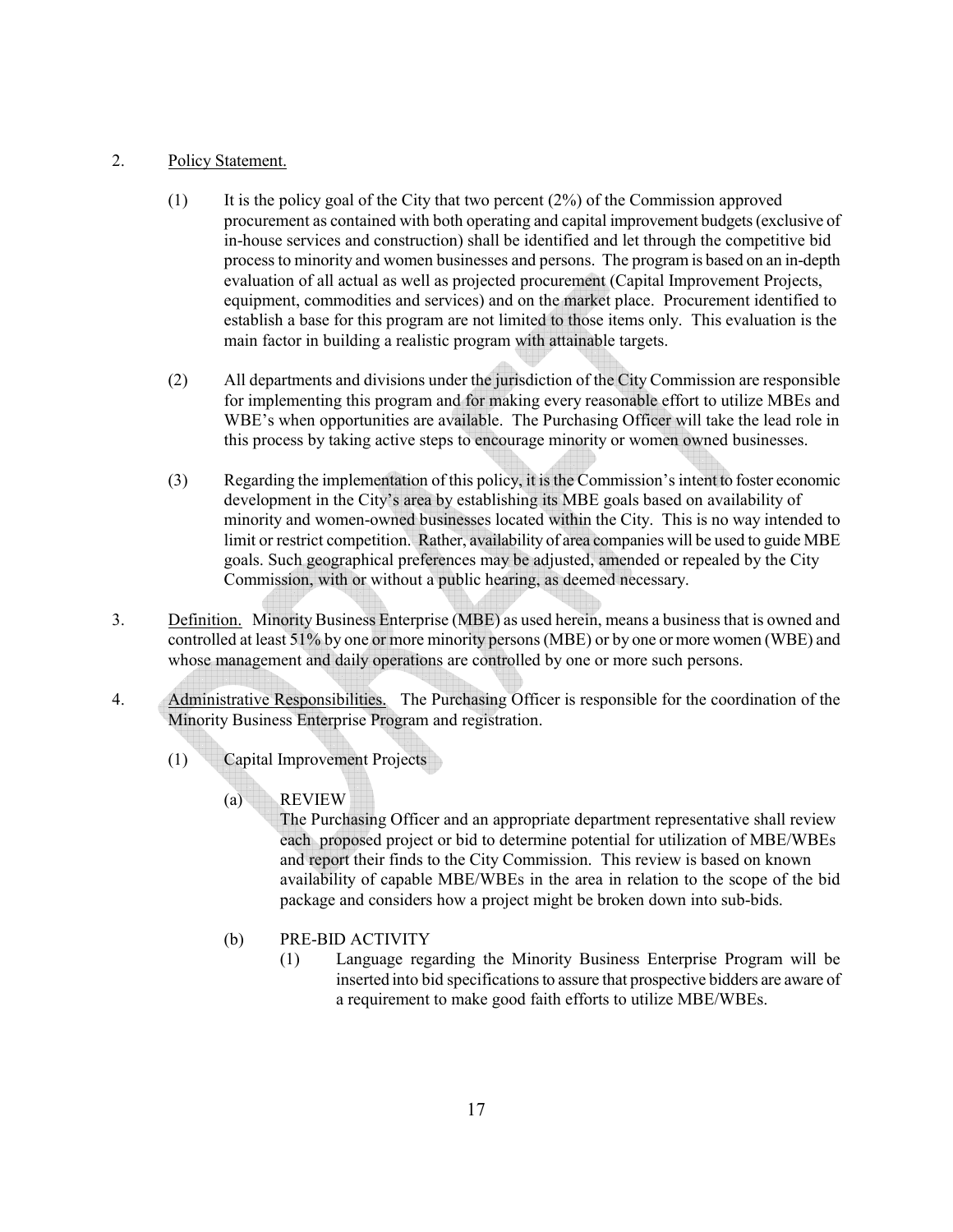- (2) Registered MBE/WBEs, the Minority Contractors Association and other organizations for minority and women owned businesses will be notified in writing regarding pre-bid conferences where information on project scope and specifications will be presented, along with other types of technical assistance.
- (3) Upon request available plans and specification will be provided to MBE/WBE associations along with any special instructions on how to pursue bids.
- (4) Majority (prime) contractors on a bid list will be sent a letter outlining the Minority Business Enterprise Program procedures, the supportive documentation required for submittal with their bid, and a list of MBE/WBE contractors on the bid list.
- (5) Prior to award the Prime Contractor must provide documentation on attempts to solicit participation from MBE/WBE firms.
- (6) The Prime Contractor attempts to utilize MBE/WBE firms during the project must be documented as part of the Prime's contract award responsibilities under this program. Documentation to include but not limited to requests for bids, bids received and justification for not utilizing MBE/WBE firms when bid amounts received are comparable.

 Failure to keep these commitments will be deemed noncompliance with the contract and may result in a breach of contract.

- (2) Contractor Responsibilities
	- (a) Contractors must indicate all MBE/WBEs, contacted for quotes regarding a particular scope of work and submit a completed "Intent to Perform" sheet containing information and documentation obtained from each MBE/WBEs.
	- (b) A contractor who determines that a MBE/WBEs, names in the bid submittal, is unavailable or cannot perform, will request approval from the Purchasing Officer to name an acceptable alternate. Such requests will be approved when adequate documentation of cause for the change is presented by the contractor.
	- (c) A contractor's MBE/WBE plan will utilize MBE/WBEs to perform commercially useful functions in the work bid. A MBE/WBE is performing a commercially useful function when it is responsible for the management and performance of a distinct element of the total work.
	- (d) Contractors are required to make good faith efforts to obtain MBE/WBE participation when so stipulated by bid specifications and/or contracts. If these efforts are unsuccessful, the contractor will submit a non-availability or refusal to participate and will request waiver of MBE/WBE participation.
	- (e) The contractor who is the successful bidder will attend pre-construction conferences with appropriate City representatives to review the project scope and the MBE/WBE utilization plan.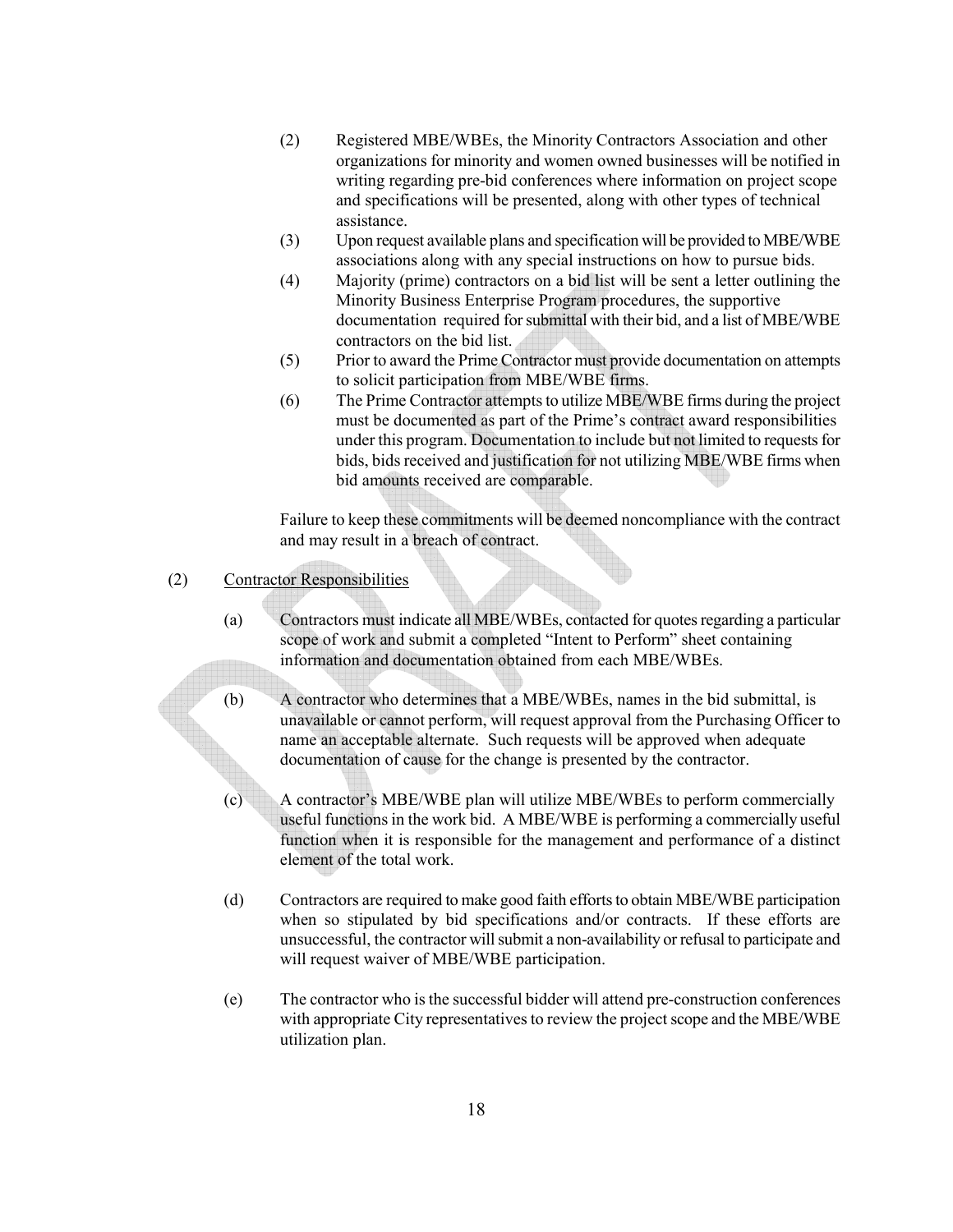(f) The contractor who is the successful bidder must request a change order for any modification to the MBE/WBE plan. Change orders require Commission approval and are contingent on contractor documentation of MBE/WBE involvement in the change requested and documentation of cause for these changes.

### 5. Joint Venture Responsibilities

Definition of Joint Venture - A business arrangement in which two or more parties agree to pool their resources for the purpose of accomplishing a specific task. All parties agree to share in the profit and losses of the enterprise.

- (1) All joint ventures between minority and non-minority contractors must meet the "joint venture" definition included in the policy.
- (2) The use by MBE/WBEs or prime contractors of "minority fronts" or other fraudulent practices which subvert the true meaning and spirit of the Minority Business Enterprise Program, will not be tolerated and may result in termination of participation.
- (3) A joint venture consisting of minority and non-minority business enterprise will be credited with MBE/WBE participation on the basis of the percentages of the dollar amount of the work to be performed by the MBE/WBEs.
- (4) Contracts subject to this policy shall contain provisions stating that liquidated damages may be assessed against the general contractor and/or the MBE/WBE specifications in the contract(s). Such liquidated damage provisions shall be in a form approved by the Commission.

## 6. Fulfilling MBE/WBE Participation Requirements

For the purpose of this policy, a general contractor may utilize the services of a MBE/WBE subcontractor, manufacturer, and/or supplier in estimating and satisfying the scope of work, provided that written contract/agreement is executed between the general contractor and the subcontractor, manufacturer, and/or the supplier.

### 7. Payment

- (1) Payment will be expedited by the City Commission within thirty (30) days upon completion and acceptance of the project. Special consideration may be given to hardship cases upon notification by MBEs/WBEs.
- (2) The City will provide work progress payments to all business at the completion and subsequent acceptance by Commission representatives within various stages of a particular project.

### 8. Bid List.

A bid list for the purpose of bid solicitations shall be maintained by the City. The list shall consist of firms that apply.

(1) The Commission may remove firms from the bid list for the following reasons: